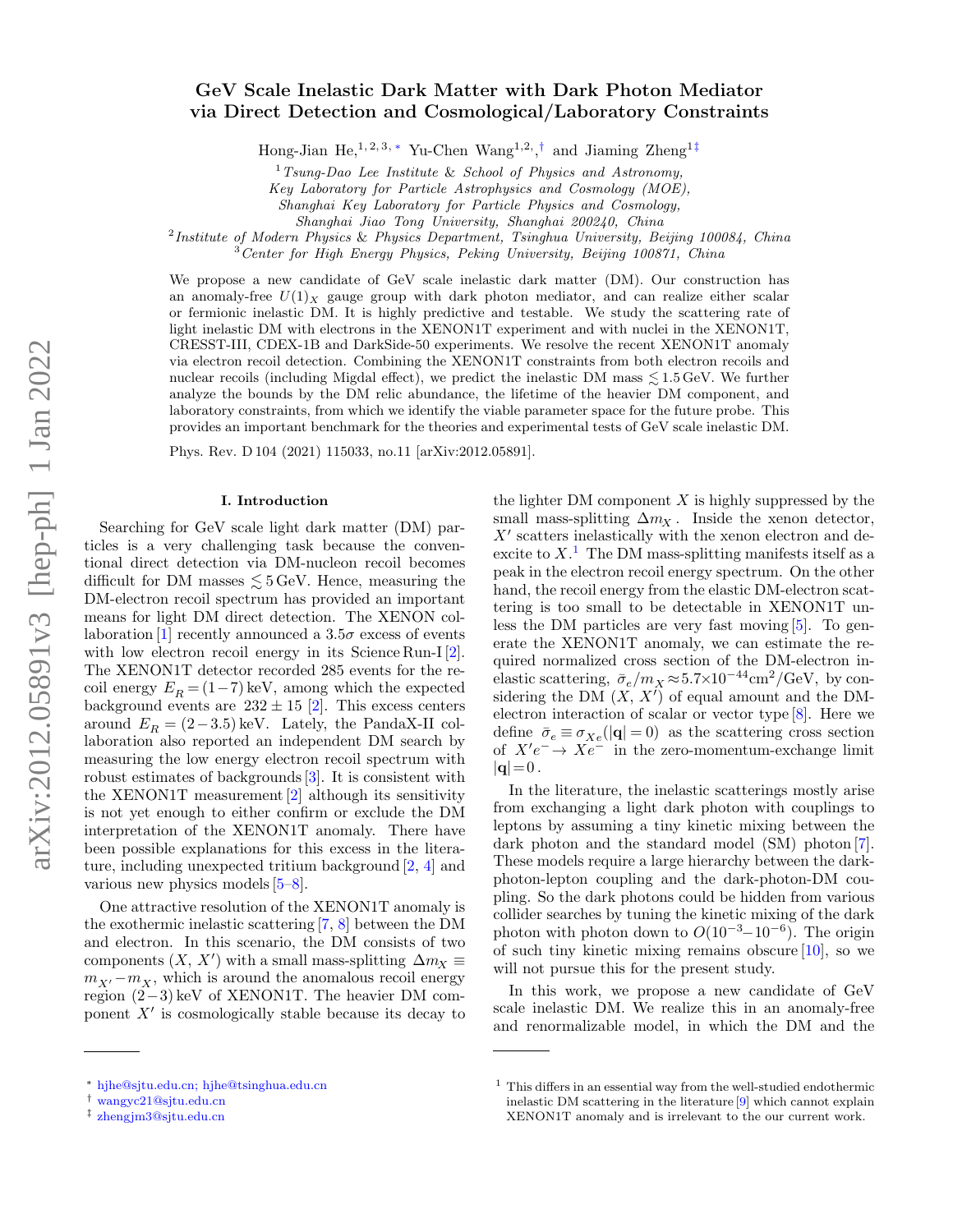right-handed first family fermions join the interactions of a dark  $U(1)_X$  gauge group. We achieve the desired  $O(\text{keV})$  mass-splitting of the inelastic DM by a scalar seesaw mechanism without fine-tuning. We show that this minimal model is viable for the inelastic DM of mass  $\lesssim$  1.5 GeV, which can provide the intriguing anomaly in the XENON1T electron recoil spectrum [\[2\]](#page-11-1) and be consistent with the DM-nucleon recoil detections (of low threshold) by  $XENON1T[14]$ , CRESST-III $[18]$ , CDEX-1B [\[17\]](#page-12-6), and DarkSide-50 [\[16\]](#page-12-7) experiments. For the dark photon mediator with mass  $\langle 2m_X, \text{ this model can pro-}$ vide the observed DM relic abundance and ensure the heavier DM component cosmologically stable. We further derive non-trivial bounds from the existing laboratory measurements, including the electroweak precision tests and collider searches. We also discuss the possible future experimental probes.

This paper is organized as follows. We construct our model in Sec.[II.](#page-1-0) Then, in Sec.[III](#page-3-0) we analyze the DMelectron and DM-nucleon recoil signals in various direct detection experiments. In Sec.[IV,](#page-5-0) we study the cosmological constraints on our model, including the  $X'$  lifetime and the DM relic abundance. In Sec. [V,](#page-7-0) we study other laboratory constraints, including the electroweak precision tests and the collider searches. Finally, we conclude in Sec. [VI.](#page-8-0) In Appendix [A,](#page-9-0) we propose an improved treatment of the Migdal effect bound on the inelastic DM. Appendix [B](#page-10-0) presents our analysis on the Higgs sector of this model.

#### <span id="page-1-0"></span>II. Inelastic DM with Dark Photon Mediator

To realize the DM-electron interaction, we construct a minimal extension of the SM by a dark  $U(1)_X$  gauge group under which both the DM and the right-handed first family fermions are charged. We also include three right-handed Majorana neutrinos  $\nu_{Rj}$  (j = 1, 2, 3). We denote the  $U(1)_X$  gauge boson (dark photon) by  $A'_\mu$ . The Higgs sector consists of two Higgs doublets plus three singlet scalars S, S' and  $\phi$ , charged under  $U(1)_X$ . The electroweak symmetry breaking is realized by two Higgs doublets  $H_1$  and  $H_2$  with vacuum expectation values (VEVs)  $\langle H_j \rangle = (0, v_j)^T$  and their combined VEV  $v_h = \sqrt{v_1^2 + v_2^2} \simeq 174 \,\mathrm{GeV}$ . We will set  $v_1^2 \ll v_2^2$ , so the observed Higgs boson (125GeV) is mostly made of the CP even neutral component of  $H_2$ . The dark  $U(1)_X$  gauge group is mainly broken by the VEVs of the singlet scalars S and S', whose VEVs  $\langle S \rangle = v_S$  and  $\langle S' \rangle = v'_S$  are of  $O(100 \text{GeV})$ . Our model sets the first family fermions charged under  $U(1)_X$ , and the second and third family fermions as  $U(1)_X$  singlets. In the following, we will study the case of scalar DM  $\hat{X} = (X + iX')/\sqrt{2}$  and the case of fermionic DM  $\hat{\chi} = (\chi_1, \chi_2^{\dagger})^T$ , respectively. In<br>Table I, we present the particle content and charge as-Table [I,](#page-2-0) we present the particle content and charge assignments of our model for the dark sector, the Higgs sector, and the first family fermions.

We note that in the lepton sector, only the right-

handed  $(e_R, \nu_{R1})$  are charged under  $U(1)_X$  to maintain the stability of the heavier DM component. The  $U(1)_X$ charge assignments of the first family SM fermions (including the right-handed neutrino) are then uniquely determined by the anomaly cancellation.

## A. Inelastic Scalar DM with Dark  $U(1)_X$

<span id="page-1-3"></span>The DM particles  $(X, X')$  form a complex scalar  $\hat{X} =$  $(X+iX')/\sqrt{2}$  with  $U(1)_X$  charge  $q_{\hat{X}}$ . As we will show, the spontaneous breaking of  $U(1)_X$  will generate the desired mass-splitting  $\Delta m_X$  between X and X'. Our model sets the left-handed fermion doublets as  $U(1)_X$  singlets. This forbids the decay channel  $X' \rightarrow X \bar{\nu} \nu$ , and thus ensures that the current DM relic abundance consists of about equal amounts of  $(X, X')$  so far. The anomaly cancellation conditions then uniquely determine the  $U(1)_X$ charges of the first family fermions up to an overall normalization factor. The flavor non-universality of  $U(1)_X$ ensures  $H_2$  as  $U(1)_X$  singlet, so the  $A'-Z$  mixing is suppressed by  $v_1^2/v_h^2 \ll 1$  and thus experimentally viable, as will be shown in Sec. [IV.](#page-5-0)

We write down the relevant Lagrangian terms of the DM sector as follows:

<span id="page-1-2"></span>
$$
\Delta \mathcal{L}_{\text{DM}} \supset |D^{\mu} \widehat{X}|^2 - m_{\widehat{X}}^2 |\widehat{X}|^2 - \lambda_X |\widehat{X}|^4
$$

$$
-(\lambda_{X\phi} \widehat{X}^2 \phi^2 + \text{h.c.}) - \sum_i \lambda_{X\psi_i} |\widehat{X}|^2 |\psi_i|^2,
$$
(1)

where the scalar fields  $\psi_i = H_1, H_2, S, S', \phi$ . According to Table [I,](#page-2-0)  $H_1$  only couples to the first family fermions, while  $H_2$  interacts only with the second and third families of fermions. Thus, we can write the Lagrangian including the relevant Yukawa terms with  $\nu_{Rj}$  and the relevant potential terms with scalar singlets:

<span id="page-1-1"></span>
$$
\Delta \mathcal{L} \supset \bar{e}_R \, \mathrm{i} \, \mathcal{D} e_R - \sum_{i=1}^3 \left( y_{i1}^\nu \bar{L}_i \tilde{H}_1 \nu_{R1} + \sum_{j=2}^3 y_{ij}^\nu \bar{L}_i \tilde{H}_2 \nu_{Rj} + \mathrm{h.c.} \right) \n- \frac{1}{2} \left( y_S \nu_{R1}^T S \nu_{R1} + \sum_{i,j=2}^3 M_{Rij} \nu_{Ri}^T \nu_{Rj} + \mathrm{h.c.} \right) \n+ M_S^2 |S|^2 + M_{S'}^2 |S'|^2 + (M_{12}' H_1^\dagger H_2 S' + \mathrm{h.c.}) \n- M_\phi^2 |\phi|^2 + (\lambda_{S\phi} S^3 \phi^* + \mathrm{h.c.}). \tag{2}
$$

We note that the cubic term  $M_{12}'H_1^{\dagger}H_2S'$  can ensure the pseudoscalars to be massive. In Eq. $(2)$ , the squared masses  $(M_S^2, M_{S'}^2, M_{\phi}^2)$  are all positive, so S and S' acquire VEVs from their potentials directly, whereas  $\phi$  can only obtain a small VEV induced from  $\langle S \rangle$  and  $\langle S' \rangle$ . In our model, the scalar potential holds CP symmetry, under which all the scalar couplings and VEVs are real. Eq. $(2)$  shows that the singlet S and the right-handed neutrino  $\nu_{R1}$  form a Yukawa interaction which generates a weak scale Majorana mass  $M_{R1} = y_{S1}v_S$  for  $\nu_{R1}$ . The second and third family right-handed neutrinos are  $U(1)_X$  singlets, so they form Majorana mass terms directly. Thus, the light neutrino masses are generated by the type-I seesaw mechanism.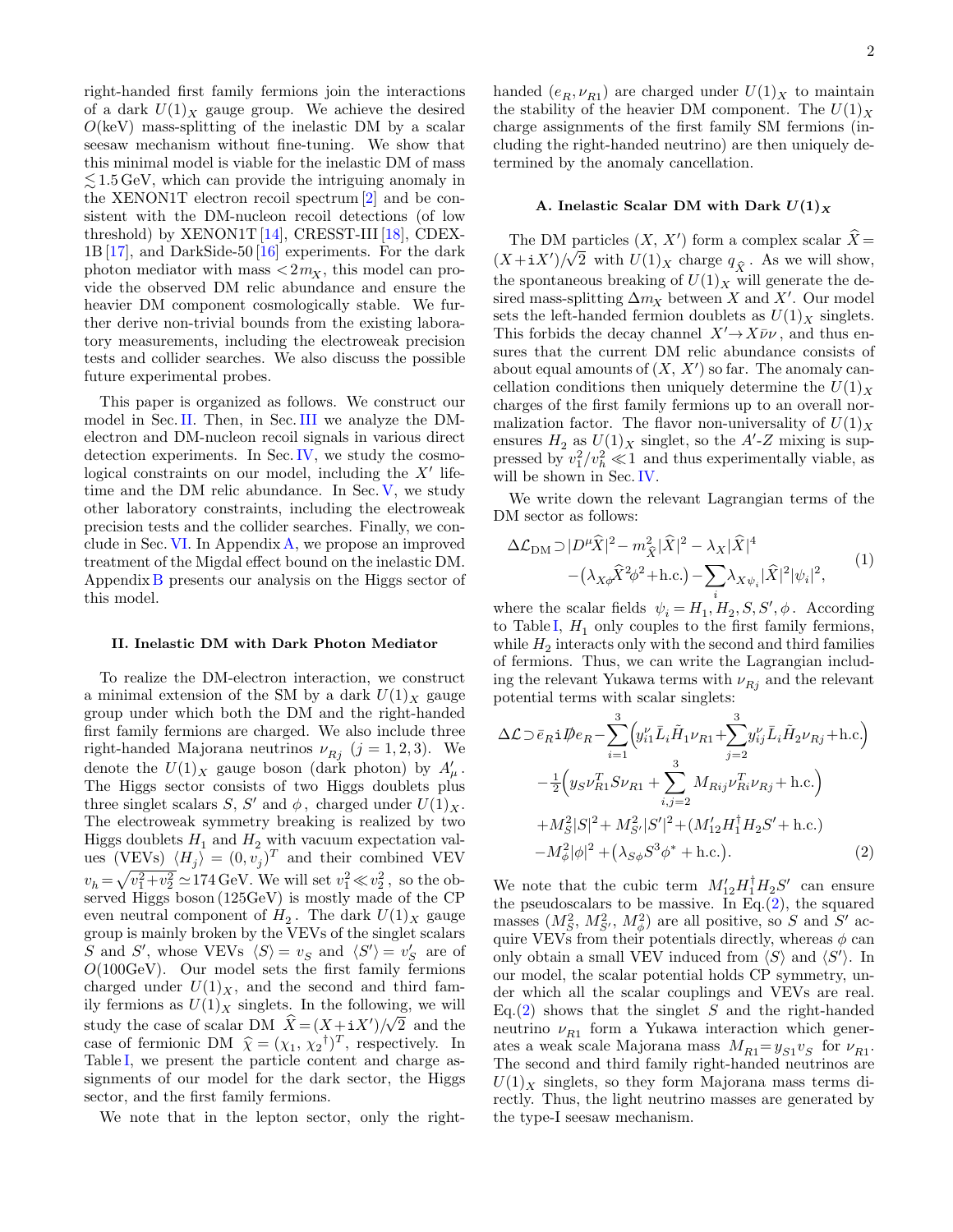| Group     | $ Q_{L1} u_R d_R $ |               |                |                |    | $L_1$ $e_R$ $\nu_{R1}$ | $  H_1 H_2  $ |                | ${\cal S}$     | $S^\prime$     | $\phi$                      |   |                |
|-----------|--------------------|---------------|----------------|----------------|----|------------------------|---------------|----------------|----------------|----------------|-----------------------------|---|----------------|
| $SU(2)_L$ | $\bf{2}$           |               |                | $\overline{2}$ | -1 | 1                      | $\bf{2}$      | $\overline{2}$ |                |                |                             |   |                |
|           | $\frac{1}{6}$      | $\frac{2}{3}$ | $\overline{3}$ | $\overline{2}$ |    |                        | $\frac{1}{2}$ | $\frac{1}{2}$  | $\overline{0}$ |                | 0                           |   |                |
|           | 0                  | ぅ             | $\mathcal{D}$  |                | ぅ  | $\frac{1}{2}$          | $\frac{1}{2}$ |                |                | $\overline{2}$ | $\Omega$<br>$-\mathbf{o}$ . | 3 | $\overline{2}$ |
| Ζ,        |                    |               |                |                |    |                        |               |                |                |                |                             |   |                |

<span id="page-2-0"></span>TABLE I. Particle content and group assignments of our model. Here  $Q_{L_1}(L_1)$  denotes the left-handed weak doublet of quarks (leptons) in the 1st family of the SM, while the (2nd, 3rd) families of the SM fermions are  $U(1)_X$  singlets and  $\mathbb{Z}_2$  even. The second column from right defines the scalar inelastic DM  $\tilde{X}$ , and the last column defines the fermionic inelastic DM  $\hat{\chi}$  as another setup.

From the Lagrangian [\(1\)](#page-1-2), we see that the DM mass is determined by the DM quadratic mass term and the DM couplings to  $|H_i|^2$ ,  $|S|^2$  and  $|S'|^2$ . The mass-splitting between the two DM components is determined by the unique quartic interaction  $\hat{X}^2 \phi^2$ , where the singlet VEV  $\langle \phi \rangle$  is naturally small as generated by a scalar seesaw<sup>[2](#page-2-1)</sup> from the potential terms in the last line of Eq. $(2)$ . This is because  $\phi$  is much heavier than all the other scalars and leads to  $v_{\phi} \equiv \langle \phi \rangle \simeq \lambda_{S\phi} v_S^3 / M_{\phi}^2$ . Thus, we derive the  $(X, X')$  mass-splitting:

$$
\frac{m_{X'} - m_X}{m_X} \simeq \frac{\lambda_{X\phi} v_{\phi}^2}{m_X^2} = \frac{2\lambda_{X\phi} \lambda_{S\phi}^2 v_S^6}{m_X^2 M_{\phi}^4}.
$$
 (3)

Hence, to realize the desired  $O(\text{keV})$  mass-splitting for explaining the XENON1T anomaly, we can choose the sample inputs without fine-tuning,  $\lambda_{X\phi}$ ,  $\lambda_{S\phi} = O(0.01)$ ,  $v_S = O(100) \,\text{GeV}, m_X = O(\text{GeV}), \text{ and } M_\phi = O(\text{TeV}).$ This gives  $v_{\phi} = O(10) \text{ MeV}$  and  $\Delta m_X = O(\text{keV}).$ 

Since the Higgs doublet  $H_1$  carries charges of both  $U(1)_Y$  and  $U(1)_X$ , its VEV induces mass-mixing between their gauge bosons. Denoting the neutral gauge bosons of  $SU(2)_L$ ,  $U(1)_Y$  and  $U(1)_X$  as  $(W^3_\mu, B_\mu, \mathcal{X}_\mu)$ , we derive their mass-eigenstates  $(Z_{\mu}, A_{\mu}, A_{\mu}')$  to the leading order of the gauge coupling  $g_X \ll 1$  and VEV ratio  $v_1^2/v_h^2 \ll 1$ , with the mass-eigenvalues,

<span id="page-2-4"></span>
$$
m_A^2 = 0,
$$
  
\n
$$
m_{A'}^2 \approx 2g_X^2 \left(v_S^2 + \frac{1}{4}v_{S'}^2\right),
$$
  
\n
$$
M_Z^2 \approx \frac{1}{2} \left(g^2 + {g'}^2 + g_X^2 \frac{v_1^4}{v_h^4}\right) v_h^2,
$$
\n(4)

and their leading order mixing matrix,

<span id="page-2-3"></span>
$$
\begin{pmatrix} A'_{\mu} \\ A_{\mu} \\ Z_{\mu} \end{pmatrix} = \begin{pmatrix} 1 & \frac{-g'g_X}{g^2 + g'^2} \frac{v_1^2}{v_h^2} & \frac{gg_X}{g^2 + g'^2} \frac{v_1^2}{v_h^2} \\ 0 & \frac{g}{\sqrt{g^2 + g'^2}} & \frac{g'}{\sqrt{g^2 + g'^2}} \\ \frac{-g_X}{\sqrt{g^2 + g'^2}} \frac{v_1^2}{v_h^2} & \frac{-g'}{\sqrt{g^2 + g'^2}} & \frac{g}{\sqrt{g^2 + g'^2}} \end{pmatrix} \begin{pmatrix} \mathcal{X}_{\mu} \\ B_{\mu} \\ W_{\mu}^3 \end{pmatrix} . (5)
$$

#### B. Inelastic Fermionic DM with Dark  $U(1)_X$

The mechanism of realizing  $O(\text{keV})$  mass-splitting for the scalar inelastic DM in Sec. [V D](#page-8-1) can be extended to the case of inelastic fermionic DM. In this subsection, we present a construction of inelastic fermionic DM. In this model, the charge assignments  $(Table I)$  $(Table I)$  and the scalar potential [\(2\)](#page-1-1) remain the same as before, except the fermionic DM  $\hat{\chi}$  has a different  $U(1)_X$  charge as shown in the last column of Table [I.](#page-2-0) The fermionic DM contains two Weyl spinors  $\chi_1$  and  $\chi_2$ , with opposite  $U(1)_X$ charges  $q_{\chi_1} = -q_{\chi_2} = \frac{3}{2}$ . They can form a Dirac spinor  $\hat{\chi} = (\chi_1, \chi_2^{\dagger})^T$ , which is vector-like under  $U(1)_X$ . Thus,<br>the dark sector contains the following gauge-invariant Lathe dark sector contains the following gauge-invariant Lagrangian terms:

<span id="page-2-2"></span>
$$
\Delta \mathcal{L} \supset \chi_1^{\dagger} i \bar{\sigma}^{\mu} D_{\mu} \chi_1 + \chi_2^{\dagger} i \bar{\sigma}^{\mu} D_{\mu} \chi_2 - (m_{\widehat{\chi}} \chi_1 \chi_2 + \text{h.c.}) + (y_{\phi \chi_1} \chi_1 \chi_1 \phi + y_{\phi \chi_2} \chi_2 \chi_2 \phi^* + \text{h.c.}),
$$
 (6)

where the parameters  $(m_{\tilde{\chi}}, y_{\phi\chi_1}, y_{\phi\chi_2})$  are positive af-<br>ter proper phase retains of  $(A, \chi)$ ,  $A$ s shown ter proper phase rotations of  $(\phi, \chi_1, \chi_2)$ . As shown in Sec.IIA, the scalar field  $\phi$  acquires a small VEV  $v_{\phi} \simeq \lambda_{S\phi} v_S^3 / M_{\phi}^2$  due to the scalar seesaw from Eq.[\(2\)](#page-1-1). The VEV  $v_{\phi}$  will induce additional Majorana masses for  $(\chi_1, \chi_2)$  through the Yukawa interactions in Eq.[\(6\)](#page-2-2). Thus, we have the following DM mass terms:

$$
\mathcal{L}_{\chi_1 \chi_2} \supset -m_{\tilde{\chi}} \chi_1 \chi_2 + \delta m_1 \chi_1 \chi_1 + \delta m_2 \chi_2 \chi_2 + \text{h.c.}, (7)
$$

where  $(\delta m_1, \, \delta m_2) = (y_{\phi \chi_1^{\,0}\phi}, \, y_{\phi \chi_2^{\,0}\phi})$ . To rotate  $(\chi_1, \, \chi_2)$ into the mass-eigenstates  $(\chi, \chi')$ , we make the following decomposition:

$$
\chi_1 \simeq \frac{1}{\sqrt{2}} \left( \chi - i \chi' \right), \quad \chi_2 \simeq \frac{1}{\sqrt{2}} \left( \chi + i \chi' \right). \tag{8}
$$

In the limit  $v_{\phi} \ll m_{\hat{\chi}}$ , we derive the following Majorana<br>masses for the DM mass signature  $(\chi, \chi')$ . masses for the DM mass-eigenstates  $(\chi, \chi')$ :

$$
m_{\chi} \simeq m_{\hat{\chi}} - (\delta m_1 + \delta m_2),
$$
  
\n
$$
m_{\chi'} \simeq m_{\hat{\chi}} + (\delta m_1 + \delta m_2),
$$
\n(9)

which have a mass-splitting,

$$
\Delta m_{\chi} \simeq 2(\delta m_1 + \delta m_2). \tag{10}
$$

To realize the required mass-splitting of  $O(\text{keV})$  for explaining the XENON1T anomaly, we choose the natural sample inputs,  $\lambda_{S\phi}$ ,  $y_{\phi\chi_1}$ ,  $y_{\phi\chi_2} = O(0.01)$ ,  $v_S = O(20)$ 

<span id="page-2-1"></span><sup>2</sup> The realization of this scalar seesaw mechanism requires the presence of a  $U(1)$  symmetry. It is truly attractive and economical to identify it as a gauge symmetry  $U(1)_X$  whose gauge boson serves as the portal (mediator) between the dark and visible sectors.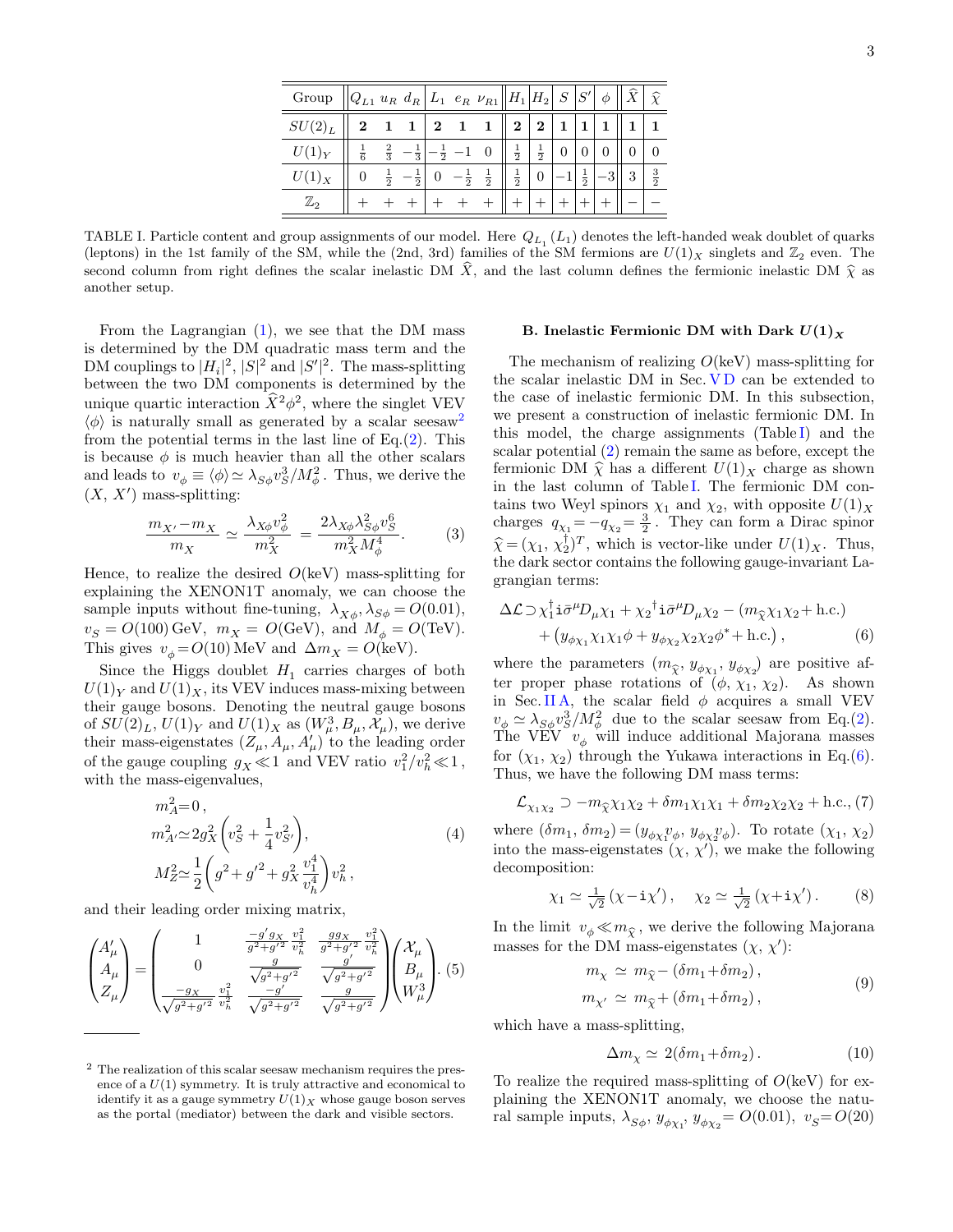GeV, and  $M_{\phi} = O(\text{TeV})$ . With these, we deduce a small VEV  $v_{\phi} = O(0.1)$ MeV and thus the desired masssplitting  $\Delta m_{\chi} = O(\text{keV})$ . From Eq.[\(6\)](#page-2-2), we deduce the  $U(1)_X$  gauge interactions for the DM fields  $(\chi, \chi')$ :

$$
\mathcal{L}_{\text{int}} \supset \text{i} q_{\widehat{\chi}} g_X \Big(\chi^{\dagger} \bar{\sigma}_{\mu} \chi' - {\chi'}^{\dagger} \bar{\sigma}_{\mu} \chi \Big) \mathcal{X}^{\mu}.
$$
 (11)

We note that the diagonal vertices  $\chi$ - $\chi$ - $\mathcal{X}^{\mu}$  and  $\chi'$ - $\chi'$ - $\mathcal{X}^{\mu}$  vanish, whereas the above non-diagonal vertices can induce the desired inelastic scattering for explaining the XENON1T anomaly of DM-electron recoils.

Most discussions in the rest of this paper can apply to both the scalar and fermionic DM. For the simplicity of notations, unless specified otherwise, we will use the same symbols  $(\Delta m_X, m_X)$  and  $(\widehat{X}, X, X')$  for both scalar and fermionic DM. For the fermionic DM, these notations refer to  $(\Delta m_\chi, m_{\widehat{\chi}})$  and  $(\widehat{\chi}, \chi, \chi')$ .

## <span id="page-3-0"></span>III. Analyzing Constraints of DM Direct Detections

For the present study, we derive the DM-electron inelastic scattering cross section with zero-momentumtransfer, which holds for both the scalar DM and fermionic DM:

$$
\bar{\sigma}_e \equiv \sigma_{Xe}(|\mathbf{q}| = 0) = \frac{q_e^2 q_{\rm DM}^2 g_X^4}{4\pi} \frac{m_e^2}{m_{A'}^4},\tag{12}
$$

where  $e_R$  carries  $U(1)_X$  charge  $q_e = -\frac{1}{2}$ . The  $U(1)_X$ charge of the scalar DM is  $q_{\text{DM}} = q_{\hat{X}} = 3$ , and the fermionic DM has  $q_{\text{DM}} = q_{\widehat{\chi}} = \frac{3}{2}$ . In Ref. [\[8\]](#page-12-0), we proposed an effective field theory (EFT) approach to perform a model-independent fit of the inelastic DM for the XENON1T electron recoil spectrum [\[2\]](#page-11-1). Our fit shows that the XENON1T anomaly [\[2\]](#page-11-1) can be fully explained by the two-component inelastic DM with massspitting  $\Delta m_X \equiv m_{X'} - m_X = 2.8^{+0.2}_{-0.3} \,\text{keV}$  (68% C.L.) and  $2.1 \,\text{keV} < \Delta m_X < 3.3 \,\text{keV}$  (95% C.L.). We obtain the ratio of the inelastic cross section over the DM mass,  $\bar{\sigma}_e/m_X = (5.7 \pm 2.6) \times 10^{-44} \text{cm}^2/\text{GeV}$ , under the condition that the DM density contains equal amount of X and  $X'$  particles. Thus, by fitting the XENON1T data [\[2\]](#page-11-1), we derive the following bound on our model:

<span id="page-3-1"></span>
$$
\frac{m_{A'}}{g_X} = 1.3^{+0.3}_{-0.1} \times 10^2 \,\text{GeV} \times \left[ \left| \frac{q_e q_{\text{DM}}}{3/2} \right|^{\frac{1}{2}} \left( \frac{1 \,\text{GeV}}{m_X} \right)^{\frac{1}{4}} \right]. \tag{13}
$$

In Fig.  $1(a)$  $1(a)$ , we present the electron recoil energy spectrum as predicted by the inelastic DM, in comparison with that of the XENON1T measurement  $[2]$ . The recoil spectra plotted in the (green, red, blue) dashed curves correspond to the inelastic DM contributions with masssplitting  $\Delta m_X = (2.5, 2.8, 3.0) \text{ keV}$ , whereas the (green, red, blue) solid curves further include the background contribution as given by model  $B_0$  of XENON1T [\[2\]](#page-11-1) (depicted by the black solid curve). The data points with error bars show the XENON1T measurement [\[2\]](#page-11-1). We have input a sample cross-section/mass ratio  $\overline{\sigma}_e/m_x =$  $5.7\times10^{-44}$ cm<sup>2</sup>/GeV, which is the best fit with XENON1T data  $[2]$  as mentioned above Eq. [\(13\)](#page-3-1). We note that the shape of our fitted recoil peak is mainly determined by the data points below 5 keV and the fit with the spectrum above 5 keV has little effect on the shape of this peak. The background model  $B_0$  is fitted to the recoil energy data over a very wide range of  $(1-210)$  keV  $[2]$ , hence its normalization has negligible fluctuation.

In Fig. [1\(](#page-4-0)b), we show  $m_{A'}/(g_{X}\sqrt{q_{\text{DM}}})$  as a function of the DM mass  $m_X$ . By fitting the recent XENON1T data [\[2\]](#page-11-1), we present the allowed parameter space by the pink area at 95% C.L., and plot the central values (best fit) by the red solid curve. PandaX-II collaboration has accumulated 100.7 ton-day data from measuring the electron recoil spectrum [\[3\]](#page-11-2) which is consistent with the background fluctuations. In each bin of the PandaX-II data, we find the expected DM signal rate to be less than 10 events/keV, which is smaller than the error bar. Hence, the best fit of our model is consistent with PandaX-II although its current bound is too weak to be shown in the same Fig. [1.](#page-4-0)

The DM particles in our model can also scatter with nuclei by exchanging the mediator  $A'_{\mu}$  since the quarks  $(u_R, d_R)$  carry  $U(1)_X$  charges as in Table [I.](#page-2-0) The DMnucleon scattering cross section is dominated by the vector coupling of  $A'_\mu$  with quarks since the contribution of the axial-vector coupling is suppressed by the velocity of the recoiled nucleus. Thus, the spin-independent contribution dominates the DM-nucleon scattering. The  $U(1)_X$  charge of a nucleon is the sum of its valence quarks at low energy, i.e.,  $q_p = \frac{1}{2}$  for proton and  $q_n = -\frac{1}{2}$  for neutron. We thus compute the DM-nucleon scattering cross section as follows [\[19,](#page-12-8) [20\]](#page-12-9),

<span id="page-3-2"></span>
$$
\sigma_{XN} = \frac{m_N^2 m_X^2 q_N^2 q_{\rm DM}^2 g_X^4}{4\pi (m_X + m_N)^2 m_{A'}^4} , \qquad (14)
$$

where  $m_N \simeq 940 \,\text{MeV}$  is the mass of a nucleon, and  $q_N = \frac{1}{2} \left( -\frac{1}{2} \right)$  for protons (neutrons). The above formula of the DM-nucleon scattering cross section remains the same for both scalar and fermionic DM, except that the  $U(1)_X$  charge  $q_{DM}$  of the DM can differ in the two cases. This is consistent with the fact that the dominant contribution to the scattering is spin-independent and does not rely on the mass-splitting  $\Delta m_X$ . If such scattering could flip the spin of the fermionic DM, it must proceed by changing either the orbital angular momentum of the system or the spin state of the nucleus. The amplitude of the former is suppressed by the low DM velocity, while the latter depends on the nuclear spin and thus is much smaller than the dominant spin-independent contribution. The leading amplitude is thus diagonal in the space of DM spin-states, and is proportional to  $J_X^{\mu} = \langle X(k_2) | \hat{J}_X^{\mu} | X'(k_1) \rangle \propto q_{\text{DM}}(k_1^{\mu} + k_2^{\mu}) + O(\Delta m_X)$ . This form is fixed by the  $U(1)_X$  current conservation  $q_\mu J_X^{\mu} = 0$ in the limit  $\Delta m_X \sim 0$ , where the momentum transfer  $q^{\mu}$  $= k_1^{\mu} - k_2^{\mu}$ . This form does not depend on the spin of DM, hence the leading term of the DM-nucleus scatter-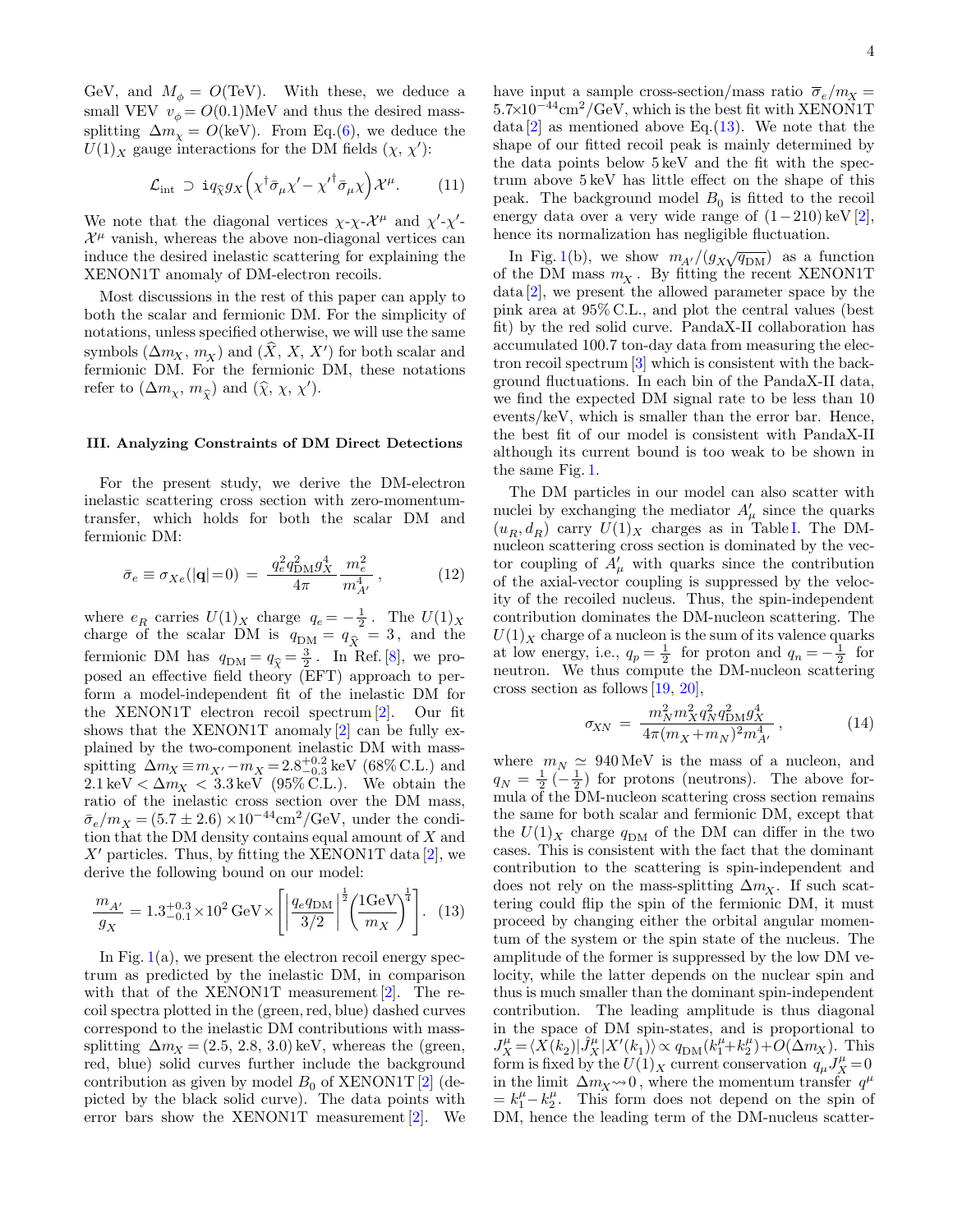

<span id="page-4-0"></span>FIG. 1. Plot (a): Electron recoil energy spectrum from electron-DM scattering as predicted by the inelastic DM and measured by XENON1T [\[2\]](#page-11-1). The (green, red, blue) dashed curves present the inelastic DM contributions with the DM mass-splitting  $\Delta m_X = (2.5, 2.8, 3.0)$  keV, while the (green, red, blue) solid curves further include the XENON1T background contribution (shown as the black solid curve). The data points with error bars show the XENON1T measurement [\[2\]](#page-11-1). Plot (b): Constraints on our model by the direct DM detections of XENON1T, CRESST-III, CDEX-1B and DarkSide. The pink area shows the allowed region (95% C.L.) and the red solid curve gives the central value from fitting the XENON1T electron recoil data [\[2\]](#page-11-1). The gray regions are excluded at 90% C.L. by the nucleus recoil detections (of low threshold), where the (purple, light-blue, green, darkblue) curves present the existing exclusion limits from the XENON1T [\[14\]](#page-12-4), CRESST-III [\[18\]](#page-12-5), CDEX-1B [\[17\]](#page-12-6), and DarkSide-50 [\[16\]](#page-12-7) experiments via nucleon recoils, respectively. The purple dashed curve presents the estimate of an improved constraint of Migdal effect on the inelastic DM inferred from the XENON1T result [\[14\]](#page-12-4).

ing cross section remains the same for both the scalar and fermionic DM.

We also note that the  $U(1)_X$  charges of protons and neutrons have opposite signs in our model. This gives the total  $U(1)_X$  charge of a nucleus  $Q = \frac{1}{2}(A-2Z)$ , where A and Z denote the nucleon number and proton number, respectively. The form factor is nearly constant,  $f(qr_n) \approx 1$ , because for the light DM  $m_X < 5$ GeV the momentum transfer  $q \leq O(10 \text{MeV})$  is small. Thus, to compare our model with the nuclear recoil measurements which usually assume isospin symmetry between protons and neutrons for spin-independent interactions, we can properly rescale their original bounds on the DM-nucleon cross section by a factor of  $A^2/(A-2Z)^2$ , where a weighted average over isotope abundance is understood.

For dual-phase detectors such as XENON1T [\[11\]](#page-12-10) and DarkSide-50 [\[12\]](#page-12-11), the nuclear recoil causes primary scintillation signals and are measured with energy thresholds at several keV, which are sensitive to DM particles with masses  $\geq 5 \,\text{GeV}$ . Due to Migdal effect [\[13\]](#page-12-12), the recoiled nuclei produce ionization and/or excitation of their atomic electrons with finite probability. The secondary radiation signals created by these electrons can be detected with much lower energy thresholds  $(\leq 1 \,\text{keV})$ , and thus largely enhance the sensitivity to sub-GeV DM. These effects have been included in the direct detection experimental papers such as [\[14\]](#page-12-4). The differential rate of electron recoil (ER) in the Migdal process accompanying

an nucleus recoil (NR) is given by  $[13][14]$  $[13][14]$ ,

<span id="page-4-1"></span>
$$
\frac{\mathrm{d}R}{\mathrm{d}E_{\mathrm{ER}}} \simeq \int \! \mathrm{d}E_{\mathrm{NR}} \mathrm{d}v \left[ \frac{\mathrm{d}^2 R_{\mathrm{N}}}{\mathrm{d}E_{\mathrm{NR}} \mathrm{d}v} \sum_{n,\ell} \frac{\mathrm{d}P_{q_e}^c}{2\pi \mathrm{d}E_{\mathrm{ER}}} \right],\qquad(15)
$$

where  $P_{q_e}^c$  encodes the probability for the ionization of atomic electron with quantum numbers  $(n, \ell)$  suppressed in the expression. The differential rate of the nuclear recoil,  $\frac{d^2 R_N}{dE_{\text{rad}}}$  $\frac{d^2 K_N}{dE_{\text{NR}} d v}$ , depends only on the short scale particle physics model following the standard calculation of DM-nuclear scattering. Because of the clear separation of the nuclear and atomic physics effects as in Eq.[\(15\)](#page-4-1), the XENON1T collaboration already took into account the atomic ionization factor  $P_{q_e}^c$  and transferred its limit on the electron recoil event rate to the limit on the DMnucleon elastic cross section. For exothermic inelastic scattering, the energy release from the DM makes it easier to excite Migdal electrons than elastic scattering as shown in [\[15\]](#page-12-13). Thus, we can view the XENON1T result [\[14\]](#page-12-4) on DM-nucleus elastic scattering as a conservative constraint on Eq. $(14)$ . So far in the literature the constraints of including Migdal effect are derived only for elastic DM [\[14\]](#page-12-4) and for inelastic DM with a few special inputs of  $\delta$  [\[15\]](#page-12-13). In Appendix [A,](#page-9-0) we make an estimate of the improved constraint of Migdal effect on the inelastic DM by using the XENON1T result [\[14\]](#page-12-4).

In the following, we summarize the best constraints on DM-nucleon scattering from current direct detection experiments. The strongest bound is set by the re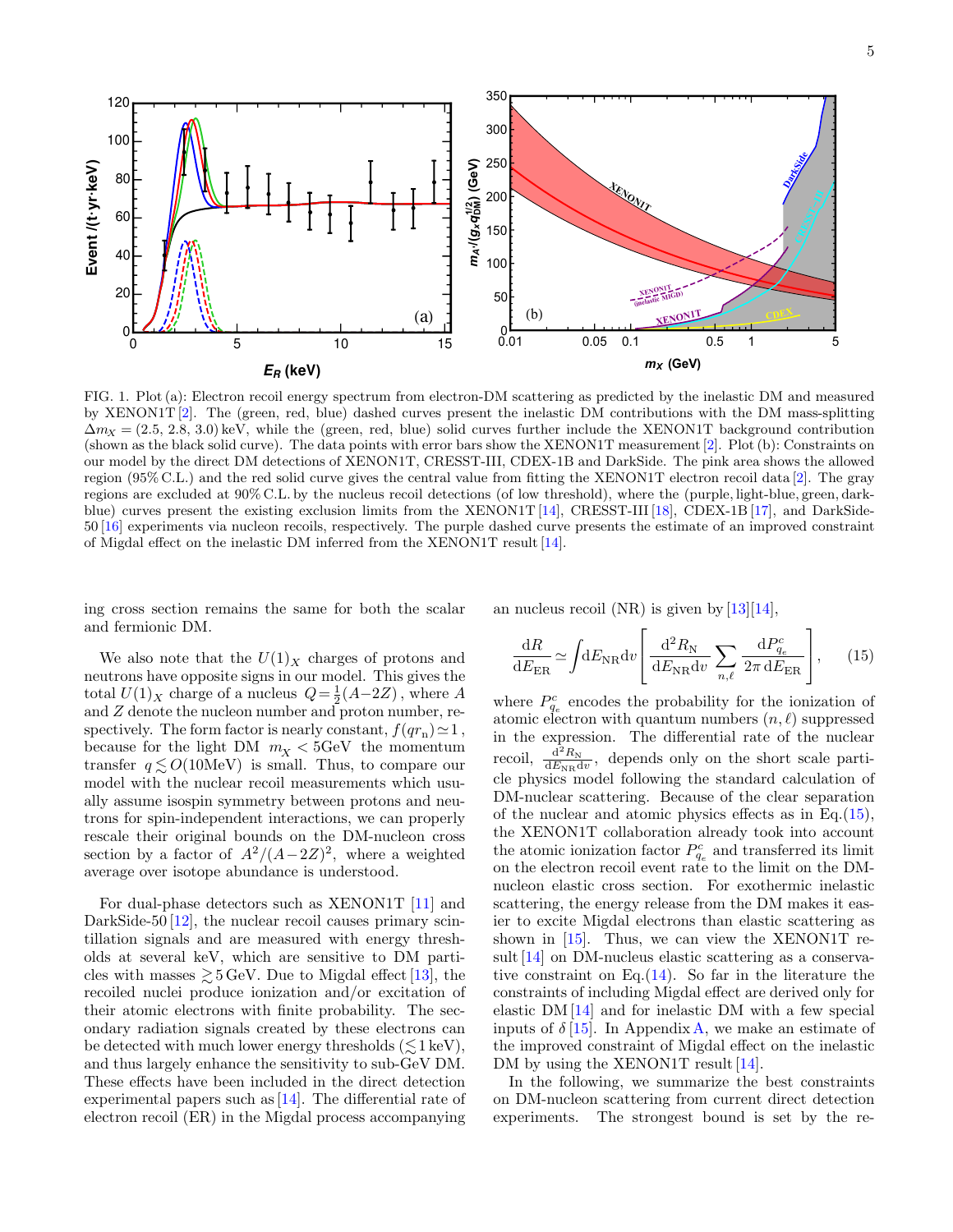cent XENON1T detection  $[14]$ , which probes the light DM with masses down to about  $85 \,\text{MeV}$  by measuring electronic recoils induced by the Migdal effect and bremsstrahlung. It can detect both scintillation and ionization signals as well as ionization signals only which allows for a lower detection threshold.<sup>[3](#page-5-1)</sup> The recent DarkSide-50 measurement [\[16\]](#page-12-7) used a target of lowradioactivity argon and analyzed the ionization signals, which probes the light DM mass down to  $(1.8-6)$  GeV range. The CDEX-1B experiment [\[17\]](#page-12-6) uses P-type point contact germanium (PPCGe) detectors to detect both the nuclear recoil energy and electron ionization energy. It can probe the light DM mass down to 50 MeV. Utilizing solid-state detectors with low energy thresholds is another significant means for light DM detection. The CRESST-III detection  $[18]$  operates scintillating  $\text{CaWO}_4$ crystals as cryogenic calorimeters and can achieve a low nuclear recoil threshold energy of 30.1 eV. It is sensitive to the light DM of mass below ∼2 GeV.

In Fig.  $1(b)$  $1(b)$ , we present the bounds  $(90\% \text{ C.L.})$  from XENON1T  $[14]$ , CRESST-III  $[18]$ , CDEX-1B  $[17]$ , and DarkSide-50 [\[16\]](#page-12-7) on the parameter space of our model, shown by the gray region, over the mass range  $m<sub>x</sub>$  =  $(0.01 - 5)$  GeV. Here the purple, light-blue, yellow, and dark-blue curves give the 90% exclusion limits set by the XENON1T, CRESST-III, CDEX-1B, and DarkSide-50 experiments, respectively. We find that the XENON1T measurement (including Migdal effect) imposes the strongest limit on our parameter space among the existing bounds.[4](#page-5-2) This constrains the inelastic DM mass within the range  $m_X \lesssim 1.5$  GeV. The purple dashed curve shows our estimated constraint of Migdal effect on the (exothermic) inelastic DM inferred from the original XENON1T result [\[14\]](#page-12-4) on elastic DM based on the scaling relation of Eq. $(A6)$ . We see that this improved analysis could enhance the constraint to around  $m_X \lesssim 0.9 \,\text{GeV}$ . We note that in general using the Migdal effect can place strong constraints on inelastic DM and our new method can be applied to a broad class of inelastic DM models. We will perform a systematic analysis of Migdal effect on various inelastic DM models in the future work.

## <span id="page-5-0"></span>IV. Analyzing Cosmological Constraints

In this section, we analyze the relevant cosmological constraints on the present inelastic DM model.

## A. Lifetime of the Heavier DM Component  $X'$

To resolve the XENON1T anomaly by inelastic DM, it is important to ensure that the lifetime of the heavier DM component  $X'$  is longer than the age of the Universe. Since we have the DM mass-splitting  $\Delta m_X \ll m_e$ , only the decays such as  $X' \to X\gamma\gamma$  and  $X' \to X\nu\bar{\nu}$  are kinematically allowed. The decay channel  $X' \to X\gamma\gamma$ arises from one-loop diagrams with electron  $\boldsymbol{e}_R$  or quarks  $u_R(d_R)$  running in the loop. Thus, with [\[8,](#page-12-0) [21\]](#page-12-14), we can estimate the partial decay width of  $X'$  as

<span id="page-5-3"></span>
$$
\Gamma_{X' \to X\gamma\gamma} \simeq \sum_{f=e,u,d} \frac{\alpha^2 g_X^4 q_{\rm DM}^2}{155520\pi^5} \left(\frac{q_f N_{cf}}{m_f^2}\right)^2 \frac{\Delta m_X^9}{m_{A'}^4},\qquad(16)
$$

where the sum runs over the electron-loop  $(f = e)$  and quark-loops  $(f = u, d)$ ,  $q_f$  denotes the electric charge of each fermion f, and the color factor  $N_{cf} = 1 (3)$ for the electron (quark) loop. Since the quark masses  $m_{u,d} \approx (1.5-6)$ MeV are much larger than the electron mass with the mass ratio  $(m_e/m_{u,d})^4 = O(10^{-2} - 10^{-4}),$ we see that the electron loop dominates the partial decay width [\(16\)](#page-5-3). From fitting the XENON1T event rate, we have a small DM mass-splitting  $\Delta m_X \simeq 3 \,\text{keV}$  and the ratio of  $m_{A'}/g_X$  given by Eq.[\(13\)](#page-3-1). This leads to a tiny partial decay width  $\Gamma_{X'\to X\gamma\gamma} \approx (5\times10^{24} \text{yr})^{-1}$ , and thus  $\Gamma_{X'\to X\gamma\gamma}^{-1} \gg \tau_U$ , where  $\tau_U \simeq 1.38 \times 10^{10}$ yr is the age of the present Universe. Such a long lifetime is also much beyond the X-ray [\[22\]](#page-12-15) and CMB [\[23\]](#page-12-16) constraints on the lifetime of radiatively decaying DM. These observations typically exclude the DM with lifetime shorter than  $10^{20}$  yr.

The other decay channel  $X' \rightarrow X \nu \bar{\nu}$  occurs through the  $A'$  exchange due to the neutral gauge boson mixing matrix  $(5)$ . The contribution of the Z exchange as induced by the mixing matrix [\(5\)](#page-2-3) is fully negligible because of the large suppression factor  $(m_{A'}^4/M_Z^4) \lesssim O(10^{-4})$  relative to the  $A'$  exchange. Thus, we can estimate the  $X'$ decay width as follows:

$$
\Gamma_{X' \to X \nu \bar{\nu}} \simeq \frac{q_{\rm DM}^2 g_X^4}{160 \pi^3} \frac{v_1^4 \Delta m_X^5}{v_h^4 m_{A'}^4}, \qquad (17)
$$

where we have included the contributions of the final state neutrinos from three families. The result holds for both scalar (fermionic) DM. By requiring the  $X'$  lifetime be much longer than the age of our present universe,  $\Gamma_{X'\to X\nu\bar{\nu}}^{-1} \gtrsim 10\tau_U \gg \tau_U$ , we derive a constraint:

$$
v_1 \lesssim 19 \,\text{GeV} \times \left(\frac{1 \text{GeV}}{m_X}\right)^{\frac{1}{4}}.\tag{18}
$$

This shows that in our model the electroweak symmetry breaking (EWSB) is mainly generated by the Higgs doublet  $H_2$ , and the VEV ratio  $\tan \beta = v_2/v_1 \gtrsim 10$ .

## B. Dark Matter Relic Abundance

Since our construction always holds  $\Delta m_X \ll m_X$ , the two DM components can be regarded as a degenerate

<span id="page-5-1"></span><sup>3</sup> We thank our experimental colleagues Qing Lin and Jingqiang Ye in the XENON1T Collaboration [\[14\]](#page-12-4) for discussing their analysis of including Migdal effect and confirming our application of their bound from Fig.5 of Ref. [\[14\]](#page-12-4). We also thank Qian Yue of the CDEX-1B Collaboration for confirming our application of their experimental bound [\[17\]](#page-12-6) including Migdal effect.

<span id="page-5-2"></span>Note that for DM mass  $\lesssim 1 \,\text{GeV}$ , the typical recoil energy of scattering off an nucleus is below keV. We thus only include the down scattering process  $X'+N \to X+N$  for the bound.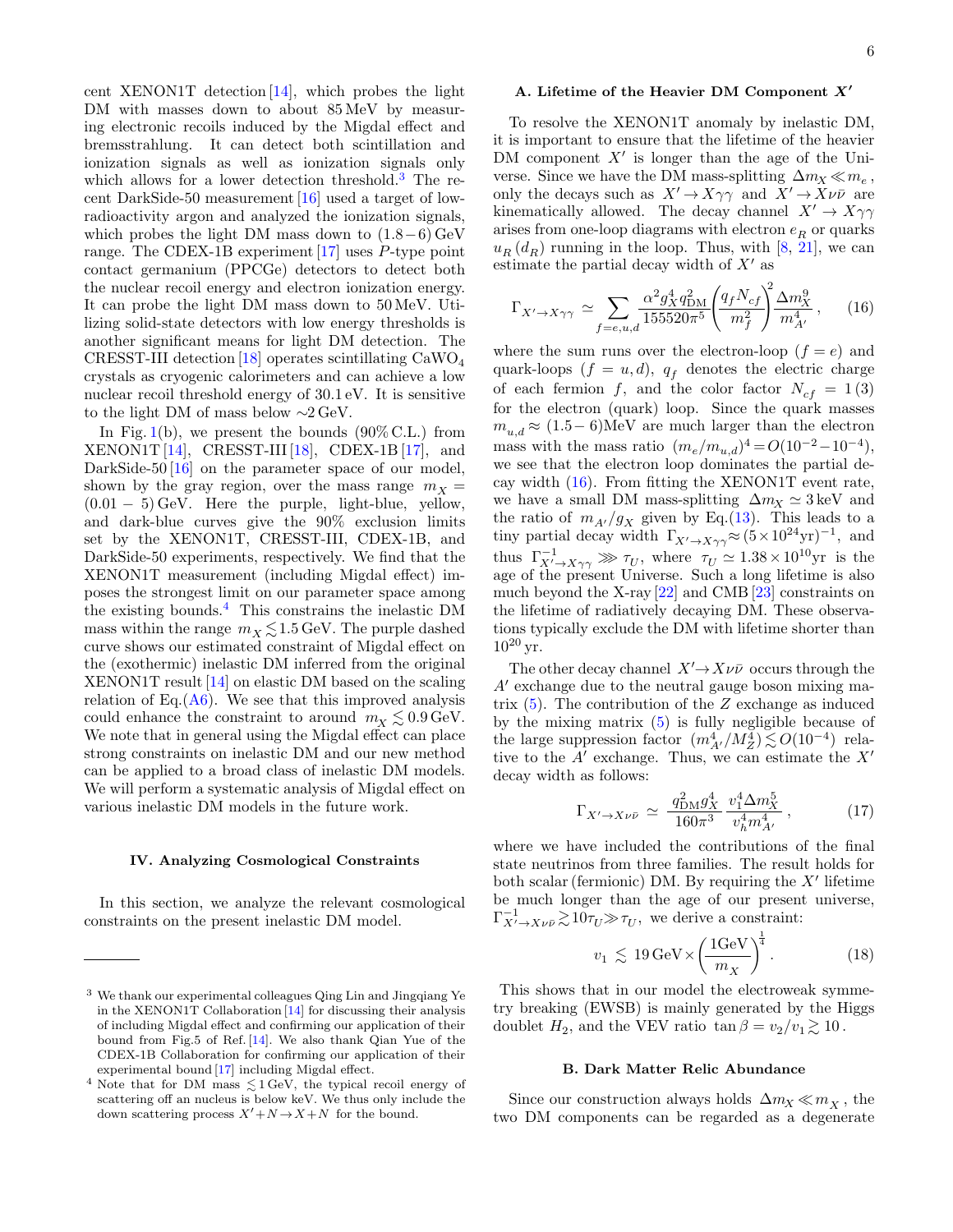0.0 0.5 1.0 1.5  $1.5$  – 0.0 1.6 1.7 1.8 1.9 2.0  $m_X$  (GeV) mA**'/**m x gx**=0.005** gx**=0.010** gx**=0.015** (a) 0.0 0.5 1.0 1.5  $-0.000$ <br>0.0 0.005 వ 0.010 0.015 0.020  $m_X$  (GeV)  $m_A \neq 0.5$ GeV **1GeV 1.5GeV 2GeV** (b)

<span id="page-6-0"></span>FIG. 2. Allowed parameter space for the inelastic scalar DM. In each plot, the pink areas depict the allowed regions (95% C.L.) by the XENON1T electron recoil data [\[2\]](#page-11-1) combined with the DM relic density bound, and the red solid curve gives the best-fit values. The gray areas are excluded by nucleon recoil detections of low threshold (90% C.L.), where the purple and light blue curves are exclusion limits by XENON1T [\[14\]](#page-12-4) and CRESST-III [\[18\]](#page-12-5), respectively. Plot (a): Constraints on the parameter space of  $m_X$  versus  $m_{A'}/m_X$ . The blue dashed curves show the allowed parameter space of realizing the observed DM relic density for a set of sample  $g_X$  values. Plot (b): Constraints on the parameter space of  $m_X$  versus  $g_X$ . The blue dashed curves show the parameter space of realizing the observed DM relic density for a set of sample mediator masses  $m_{A'}$ . The yellow region is excluded by the DM relic density bound for  $m_{A'}/m_X < 2$ .

complex scalar or Dirac spinor before they freeze out. We thus determine the relic density of a complex scalar  $\hat{X}$  or a Dirac spinor  $\hat{\chi}$ . We compute the DM relic density of the current model by using the package MicrOMEGAs [\[19,](#page-12-8) [24\]](#page-12-17) and present our results for the scalar DM model in Fig. [2.](#page-6-0)

In plot (a) of Fig. [2,](#page-6-0) the blue curves show the masses of  $X(X')$  and A' which achieve the observed DM relic abundance, for each given value of the gauge coupling  $g_X$ . The pink area presents the allowed regions (95% C.L.) by the XENON1T data [\[2\]](#page-11-1) combined with the DM relic density bound, and the red solid curve depicts the best-fit. The gray region is excluded by the XENON1T [\[14\]](#page-12-4) and CRESST-III [\[18\]](#page-12-5) measurements combined with the DM relic density bound. We find that the DM mass range  $m_{\rm X} \leq 1.5$  GeV is favored in our model, and in the viable parameter space the dominant DM annihilation channel is  $\widehat{X}^*\widehat{X} \to A' \to f_R \bar{f}_R$ , where  $f = u, d, e$ . In plot (b), the pink region presents the allowed parameter space of  $m_X$ versus  $g_X$  at 95% C.L., and the red solid curve gives the best-fit values. The blue curves show the allowed values of the gauge coupling  $g_X$  as a function of the DM mass  $m_X$ , which achieve the observed DM relic abundance for each given mediator mass  $m_{A'}$ . We fit the XENON1T electron recoil data [\[2\]](#page-11-1) and DM relic density bound together, and include the constraints of  $m_{\chi} \leq 1.5 \,\text{GeV}$  by XENON1T [\[14\]](#page-12-4) and CRESST-III [\[18\]](#page-12-5) nuclear recoil measurements (the gray area). With these, we derive the combined limit  $g_X \lesssim 0.017$  for the case  $m_{A'}/m_X < 2$ .

In Fig. [3,](#page-7-1) we present our results for the inelastic

fermionic DM. Similar to the scalar DM case, the annihilation of fermionic DM in the viable parameter space is dominated by the s-channel process  $\hat{\chi}^{\dagger} \hat{\chi} \rightarrow A' \rightarrow f_R \bar{f}_R$ .<br>But the annihilation is more efficient in the case of But, the annihilation is more efficient in the case of fermionic DM because it is s-wave dominant; whereas for the scalar DM, the process is p-wave dominant due to its derivative coupling. In order to achieve the observed DM relic density, the parameters for the fermionic DM have to be farther away from the resonance region than that for the scalar DM. Hence, in Fig.  $3(a)$  $3(a)$  the viable parameter region (pink area) for the fermionic DM covers lower values of the mass ratio  $m_{A'}/m_{\chi}$ , as compared to that in Fig.  $2(a)$  $2(a)$ .

### C. Current Composition of Inelastic Dark Matter

Next, we examine whether the constrained couplings in Figs. [2](#page-6-0)[-3](#page-7-1) are consistent with the condition  $n_X = n_{X'}$ . After the decoupling of the annihilation process  $\hat{X}\hat{X}^{\dagger}\rightarrow$  $f_R \bar{f}_R$ , the total DM number density  $n_{\hat{X}} = n_X + n_{X'}$  is fixed. But,  $X$  and  $X'$  can still convert into each other via processes  $e^{\pm} X \leftrightarrow e^{\pm} X'$  and  $X' X' \leftrightarrow X X$ . As we showed previously [\[8\]](#page-12-0), the former process decouples at  $T \sim m_e \left(\gg \Delta m_X\right)$  for the GeV scale DM. The latter process is induced by  $t$ - and  $u$ -channel exchanges of  $A'$ . If the annihilation  $X'X' \rightarrow XX$  decouples at a temperature  $T' < \Delta m_X$ , the X' density would be exponentially suppressed by a factor of  $\exp(-\Delta m_X/T')$ . As an estimate, this process becomes inefficient when the reaction rate  $\Gamma(T') \lesssim H(T')$ . We estimate this reaction rate as  $\Gamma(T') \simeq$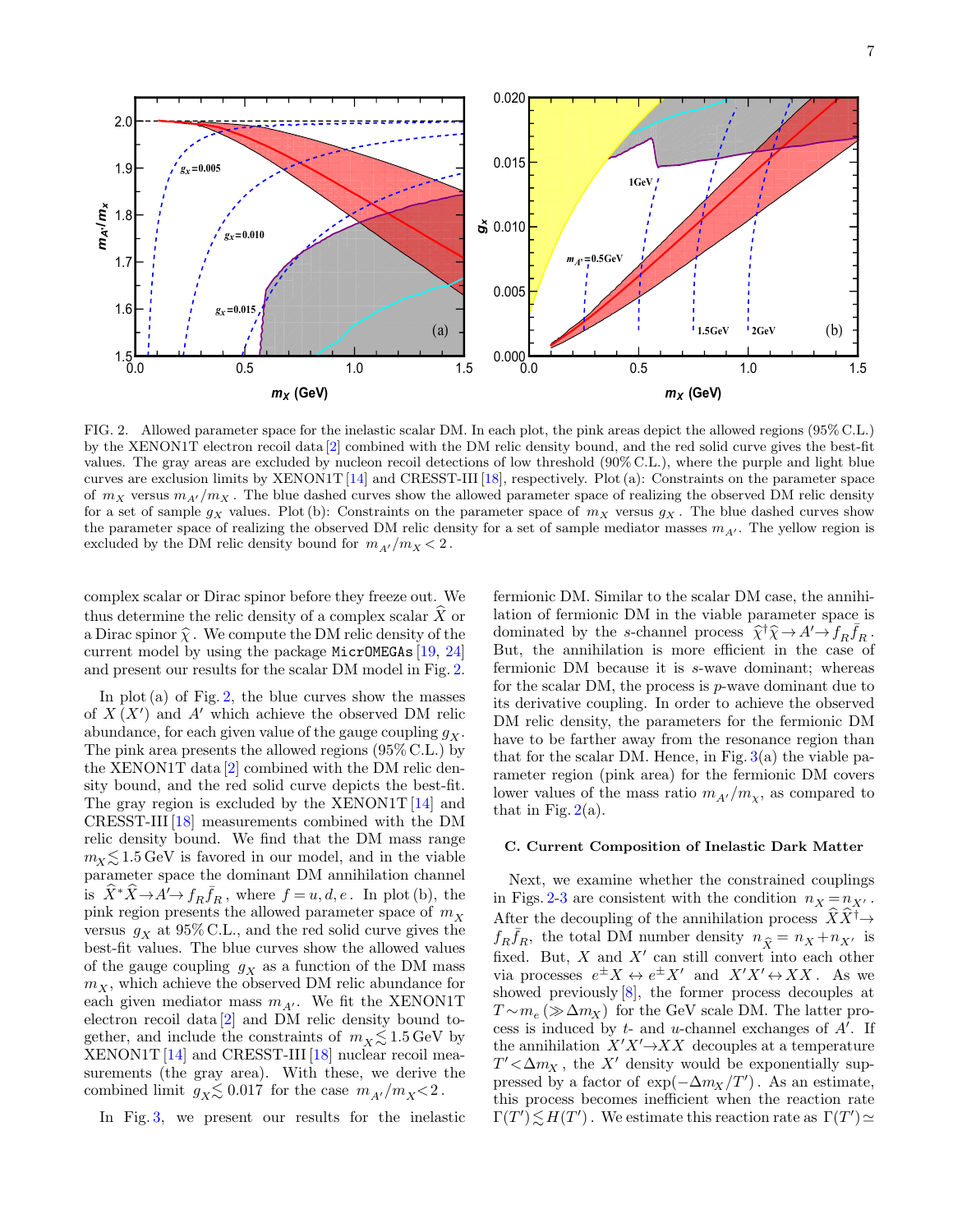0.0 0.5 1.0 1.5  $^{1.0}$   $^{1.0}$ 1.5 2.0 m**<sup>χ</sup> (GeV)** m A**'/**m **χ** gx**=0.005** gx**=0.010** gx**=0.015** (a) 0.0 0.5 1.0 1.5  $0.000 - 0.0$ 0.005 వ  $0.010$ 0.015 m**<sup>χ</sup> (GeV) 0.5GeV**  $m_A$  $=$ **1GeV 1.5GeV** (b)

0.020

<span id="page-7-1"></span>FIG. 3. Allowed viable parameter space for the inelastic fermionic DM, as shown in plots (a) for  $m_X$  versus  $m_{A'}/m_X$ , and in plots (b) for  $m<sub>X</sub>$  versus  $g<sub>X</sub>$ . The curves and shaded regions have the same meanings as defined in the caption of Fig. [2](#page-6-0) except the current plots present the case of the inelastic fermionic DM.

 $\langle \sigma' v_{\rm DM} \rangle \, n_{\rm DM},$  in which the thermally averaged DM annihilation cross section  $\langle \sigma' v_{\rm DM} \rangle \simeq g_X^4 q_{\rm DM}^4 \sqrt{m_X^3 T'}/(\pi m_{A'}^4)$ and the DM density  $n_{\rm DM} \simeq T_{\rm eq} T'^3/m_X$ . Here  $T_{\rm eq}$  is the temperature at the matter-radiation equality. Thus, with these and Eq. $(13)$ , we can estimate

$$
T' \approx 0.014 \,\text{GeV} \times \left(\frac{1 \,\text{GeV}}{m_X}\right) \times \left(\frac{3}{q_{\text{DM}}}\right)^{\frac{4}{3}}.\tag{19}
$$

Shortly after the kinetic decoupling, the DM temperature drops rapidly as  $a(t)^{-2}$  and falls below  $\Delta m_X$  quickly. The  $X'$  density would get depleted if the annihilation  $X'X' \rightarrow XX$  is still efficient. As a conservative estimate, we demand  $T' \gtrsim m_e$ , so the process  $X'X' \to XX$  decouples before the kinetic decoupling between  $e^{\pm}$  and the DM. This imposes an upper bound  $m_X \leq 27 (69)$  GeV for scalar (fermionic) DM, which is always satisfied in our models.

### V. Analyzing Laboratory Constraints

<span id="page-7-0"></span>In this section, we proceed to analyze the relevant laboratory constraints on our inelastic DM models.

#### A. Correction to Z Boson Mass

Our model contributes to several electroweak precision observables. Using Eq. $(4)$ , we derive the new correction to Z boson mass:

$$
\delta M_Z = \frac{g_X^2 v_1^4}{4v_h^2 M_Z} \,. \tag{20}
$$

The Z pole observables have been measured with high precision. Especially, fitting the SM with the precision data gives the prediction  $M_Z^{\text{sm}} = (91.1884 \pm 0.0020) \,\text{GeV}$ , while the direct measurement of  $Z$  boson mass gives  $M_Z^{\text{exp}} = (91.1876 \pm 0.0021) \text{ GeV} [25]$  $M_Z^{\text{exp}} = (91.1876 \pm 0.0021) \text{ GeV} [25]$ . This strongly constrains any new physics contribution to Z mass,  $\delta M_Z$ 0.0049 GeV at 95% C.L. Thus, we derive an upper bound on the VEV of the Higgs doublet  $H_1$ ,

$$
v_1 \lesssim 15.2 \,\text{GeV} / \sqrt{g_X} \,. \tag{21}
$$

### B. Correction to Electron Anomalous Magnetic Moment

The  $U(1)_X$  interaction also alters the anomalous magnetic moments of electrons. For  $m_{A'} \gg m_e$ , we derive the one-loop correction to  $a_e = \frac{1}{2}(\overrightarrow{g_e} - 2)$ :

$$
\delta a_e^X \simeq -\frac{g_X^2 q_e^2}{12\pi^2} \frac{m_e^2}{m_{A'}^2},\tag{22}
$$

with  $q_e = -\frac{1}{2}$ , which agrees with [\[26\]](#page-12-19). We note that  $\delta a_e^X$  < 0 is because the mediator A' couples to electrons via right-handed coupling only. In contrast, the kinetically mixed dark photon model generally predicts positive correction to  $a_e$  due to its vector-like coupling to the electron. For  $(g_X, m_{A})$  obeying Eq.[\(13\)](#page-3-1) and for the scalar (fermionic) DM having  $U(1)_X$  charge  $q_{DM} =$  $3(3/2)$ , we derive the correction to the electron anomalous magnetic moment:

$$
\delta a_e^X \simeq -3.0\,(6.2)\times 10^{-14} \times \sqrt{m_X/(1\,\text{GeV})} \,. \tag{23}
$$

These are around the same order of magnitude of the current experimental sensitivity of  $2\times10^{-13}$  [\[25\]](#page-12-18), and can be further probed by the future precision measurement of electron magnetic dipole moment especially for the fermionic inelastic DM scenario.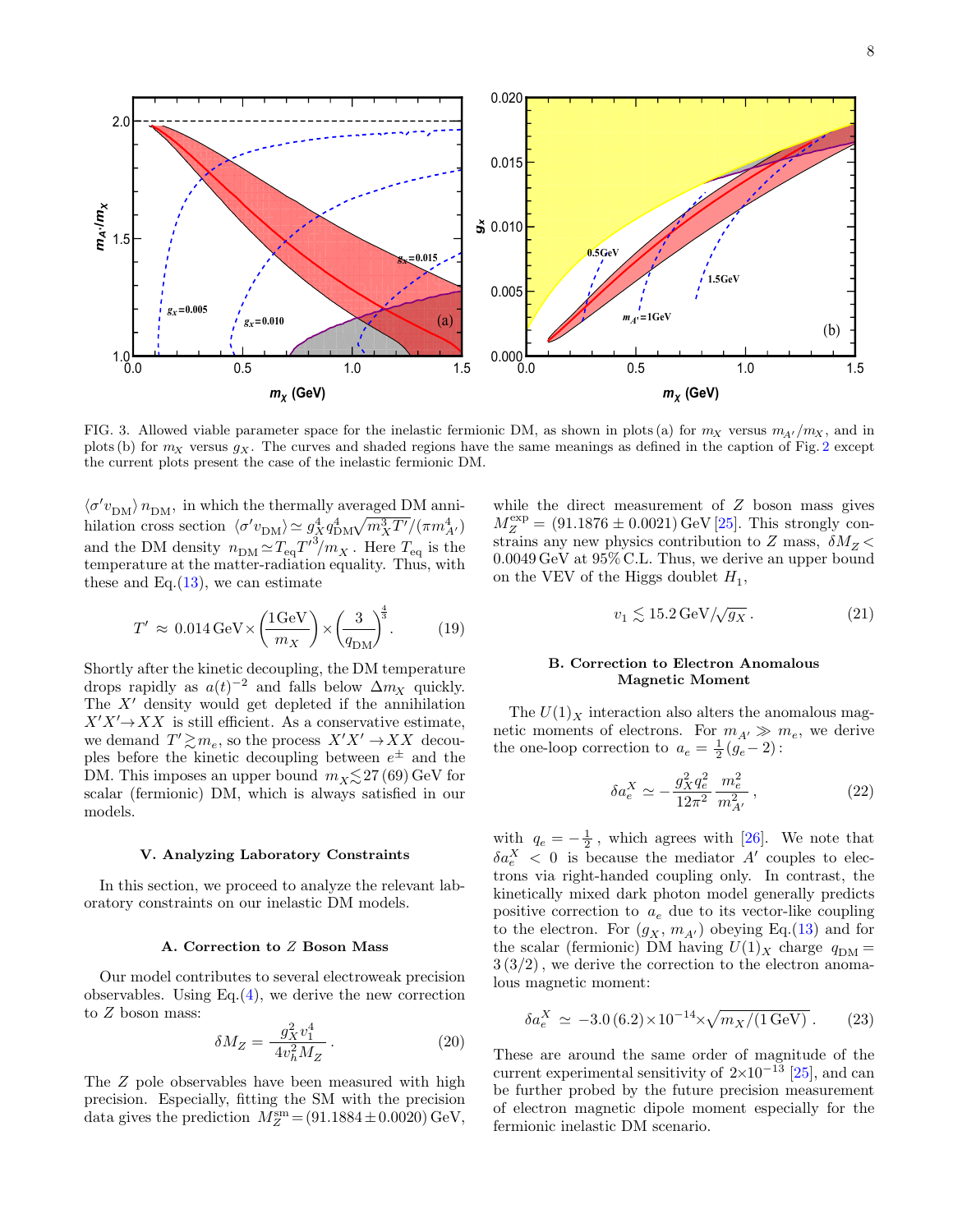## C. Other Constraints on the Higgs Sector

There are additional bounds that can constrain the Higgs sector of our inelastic DM model. For instance, the signal strength of the SM-like Higgs boson  $h(125 \text{GeV})$ measured at the LHC can constrain the mixing between the CP-even neutral component of  $H_2$  and the other scalar singlets. The flavor-dependent feature of our two-Higgs-doublet sector could induce the flavor-changing processes via Higgs-exchange, so the mass of the heavy neutral Higgs (mainly from  $H_1$  doublet) is constrained by meson mixings. Since the present study focuses on analyzing the DM and its vector portal to the SM particles, we note that these constraints can be satisfied by proper parameter choice in the Higgs sector, which will be elaborated in Appendix [B.](#page-10-0)

#### D. Collider Constraints

<span id="page-8-1"></span>Since the mediator  $A'_\mu$  couples directly to the righthanded electrons, our model will receive nontrivial tests by the  $e^+e^-$  collider measurements. (There are discussions on constraining light DM models at lepton colliders in the literature [\[27–](#page-12-20)[29\]](#page-12-21).) The mediator  $A'_{\mu}$  contributes constructively to the cross section of  $e^+e^- \rightarrow e^+e^-$ . This cross section has been measured by LEP [\[30\]](#page-12-22), with which cross section has been measured by LEP [30], with which<br>we infer a bound on our model,  $\sqrt{4\pi s}/(|q_e|g_X)$  > 8.6 TeV we inter a bound on our model,  $\sqrt{4\pi s}/(|q_e|g_X) > 8.0$  Lev<br>at 9[5](#page-8-2)% C.L., where  $\sqrt{s} \simeq 200 \,\text{GeV}$  is the LEP collider energy, and  $q_e = -\frac{1}{2}$  is the  $U(1)_X$  charge of  $e_R$  in our model. From this we deduce an upper bound on the  $U(1)_X$  gauge coupling,  $g_X \lesssim 0.16$ .

The DM particles can be pair-produced in  $e^+e^-$  collisions through s-channel  $A'(Z)$ -exchanges and in association with the final state mono-photon,  $e^+e^- \to X X' \gamma$ . The rate of the DM production with mono-photon via Z-exchange is highly suppressed by a coupling factor  $v_1^4/v_h^4$  which arises from the gauge boson mixing matrix  $(5)$ . As we have shown in Sec. [IV](#page-5-0) and Fig. [2-](#page-6-0)[3,](#page-7-1) the A' mass has to be less than a few GeV due to the combined bounds of realizing the DM relic density and fitting the DM direct detection data. We find that for the contribution of A<sup> $\prime$ </sup> exchange in the case of  $\sqrt{s} > m_{A'} > 2m_X$  at LEP [\[31\]](#page-12-23), the cross section of this process has a resonance at  $E_{\gamma}/E_{\text{beam}} \sim 1 - m_{A'}^2/s$ . By fitting the LEP monophoton data with parameters obeying the relic density bound, we derive the 95% exclusion limit on our models,  $g_X \leq 0.015$ . On the other hand, we find that in the parameter region  $m_{A'} < 2m_X$  and under the DM relic density bound, the contribution to the LEP mono-photon process is too small to receive constraint, so this region is always allowed.

The mono-photon searches at low energy  $e^+e^-$  colliders such as BaBar [\[32\]](#page-12-24) and Belle-II [\[33\]](#page-13-0) can also place nontrivial bounds on models of light DM [\[28\]](#page-12-25). We summarize these bounds on our model as follows, accord-ing to Ref. [\[28\]](#page-12-25). For the mass region  $m_X \lesssim 1 \,\text{GeV}$ and  $m_{A'} \lesssim 2m_X$ , the BaBar measurements constrain  $g_X^2 |q_e| q_{\text{DM}}^2 < O(10^{-2})$ . For the on-going Belle-II experiment, the projected constraint set by null result is  $g_X^2 q_e q_{\text{DM}} < O(10^{-3})$ , assuming that the backgrounds are ideally known. As shown in Sec.[IV,](#page-5-0) for this case, combining the constraints from the DM direct detections and realizing the DM relic density will require  $g_X \lesssim 0.016$ , which satisfies all the  $e^+e^-$  collider bounds. For the mass range  $m_{A'} > 2m_X$ , the BaBar experiment sets strong constraint on the  $A'-e^{\pm}$  coupling. It is stronger than LEP mono-photon search limit, due to the much larger production cross section and the much higher integrated luminosity of BaBar. Given our charge assignment  $q_e = 1/2$  and the branching fraction of  $A' \rightarrow XX'$ , we can derive the corresponding constraint on our model,  $g_X \leq 0.003$ . Combined with the bounds from the XENON1T electron recoil and DM relic density, the BaBar bound on  $g_X$  further constrains the DM and mediator masses  $m_X < 0.25 \,\text{GeV}$  and  $m_{A'} < 0.68 \,\text{GeV}$ for the inelastic scalar DM, and  $m_X < 0.21 \,\text{GeV}$  and  $m_{A'} < 0.55 \,\text{GeV}$  for the inelastic fermionic DM. Thus, the  $m_{A'} > 2m_X$  region is largely excluded.

The LHC measurement of  $Z \rightarrow 4\mu$  decays [\[34\]](#page-13-1) can constrain the coupling between  $A'_{\mu}$  and  $\mu^{\pm}$ . This coupling is induced from the neutral gauge boson mixing matrix [\(5\)](#page-2-3) and the corresponding Lagrangian term is

$$
\mathcal{L} \supset \frac{g_X v_1^2}{v_h^2} \bar{\mu} \gamma^{\mu} \left[ \left( \sin^2 \theta_W - \frac{1}{4} \right) + \frac{1}{4} \gamma^5 \right] A'_{\mu} \mu \,. \tag{24}
$$

For a vector-type new interaction  $g_{\text{new}}\bar{\mu}\gamma^{\mu}A'_{\mu}\mu$  and the small mediator mass  $m_{A'} < 10 \,\text{GeV}$ , the LHC has placed a bound on its coupling,  $g_{\text{new}} \lesssim 4.5 \times 10^{-3}$  at 95% C.L. For  $v_1^2/v_h^2 = 10^{-2}$ , we convert this LHC bound to a constraint on the  $U(1)_X$  coupling of our model,  $g_X \leq O(1)$ , which is weaker than the combined bound by the DM direct detections and the DM relic density. The inelastic DM particles of our model can also be directly produced at the LHC through its coupling to the right-handed quarks  $(u_R, d_R)$ , giving raise to mono-photon signals together with the missing  $P_T$ . Such signals have been actively searched by  $ATLAS$  [\[35\]](#page-13-2) and CMS [\[36\]](#page-13-3). But, these searches lose sensitivity for  $g_X < O(0.1)$  [\[37\]](#page-13-4) and does not constrain the cosmologically favored parameter space as discussed in Sec.[IV.](#page-5-0)

#### VI. Conclusions

<span id="page-8-0"></span>In this work, we proposed a new candidate of GeV scale inelastic dark matter (DM), which can be either scalars or fermions. For this we constructed anomalyfree and renormalizable inelastic DM models under a new  $U(1)_X$  gauge symmetry with dark photon mediator (without assuming kinetic mixing) and with scalar or fermionic DM particles (cf. Table [I\)](#page-2-0). We realized the natural  $O(\text{keV})$  mass-splitting for the inelastic DM by a

<span id="page-8-2"></span><sup>5</sup> Hereafter all the quoted experimental bounds are set at 95% C.L. unless specified otherwise.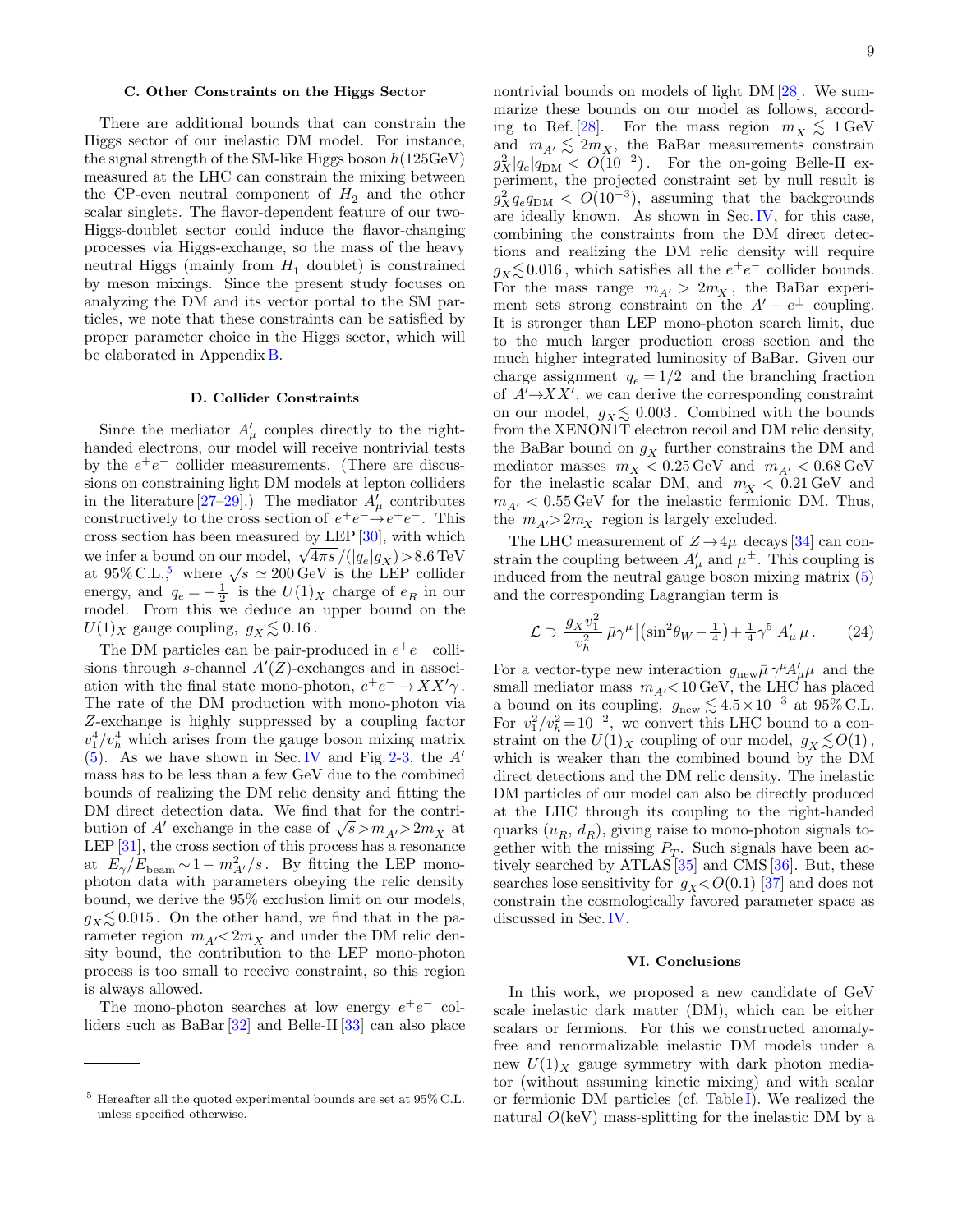scalar seesaw mechanism. Our model resolved the recent XENON1T anomaly in the electron recoil detection [\[2\]](#page-11-1). It is highly predictive and testable. We further analyzed the nontrivial bounds from the nuclear recoil detection (including Migdal effect) by the XENON1T [\[14\]](#page-12-4), CRESST-III  $[18]$ , CDEX-1B  $[17]$ , and DarkSide-50  $[16]$ experiments with low recoil energy thresholds. Combining the constraints from both the electron recoil and nuclear recoil detections, we identified the viable parameter space and predicted the inelastic DM mass  $\lesssim 1.5 \,\text{GeV}$ , as shown in Fig.  $1(b)$  $1(b)$ . Then, we derived the viable parameter space in Fig. [2](#page-6-0) for the scalar inelastic DM and Fig. [3](#page-7-1) for the fermionic inelastic DM, under the constraints by the DM relic abundance, the lifetime of the heavier DM component, the electroweak precision tests, and the collider searches. The upcoming DM direct detection experiments by the PandaX-4T  $[38]$ , LZ  $[39]$ ,

## Acknowledgements

We thank Jianglai Liu, Qian Yue, and Ning Zhou for useful discussions on DM direct detections. This research was supported in part by National NSF of China (under grants No. 11835005 and No. 12175136), by National Key R & D Program of China (under grant No. 2017YFA0402204), and by the CAS Center for Excellence in Particle Physics (CCEPP). It was also supported in part by Office of Science and Technology, Shanghai Municipal Government.

and XENONnT [\[40\]](#page-13-7) collaborations will provide decisive

probes of our GeV scale inelastic DM candidate.

## Appendix

## <span id="page-9-0"></span>A. Improved Constraint of Migdal Effect on the Inelastic Dark Matter

In this Appendix, we make an estimate of the improved constraint on the inelastic DM by using a scaling relation of the Migdal effect process.

We begin by recalling the formulation of Migdal process for the direct detection of a single component dark matter [\[13\]](#page-12-12). The differential rate of electron recoil (ER) in the Migdal process per unit target mass is given by

<span id="page-9-2"></span>
$$
\frac{\mathrm{d}R}{\mathrm{d}E_{\mathrm{ER}}} \simeq \int \! \mathrm{d}E_{\mathrm{NR}} \mathrm{d}v \left[ \frac{\mathrm{d}^2 R_{\mathrm{N}}}{\mathrm{d}E_{\mathrm{NR}} \mathrm{d}v} \sum_{n,\ell} \frac{1}{2\pi} \frac{\mathrm{d}P_{q_e}^c(n,\ell \to E_e)}{\mathrm{d}E_{\mathrm{ER}}} \right],\tag{A1}
$$

where the differential rate of the nuclear recoil per unit target mass is

$$
\frac{dR_N}{dE_{NR}dv} \simeq \frac{\rho_X \sigma_A}{2 m_X \mu_A^2} \frac{f(v)}{v}.
$$
 (A2)

In the above,  $\rho_X$  is the local DM density,  $\mu_A$  is the DM-atom reduced mass, and  $\sigma_A \equiv \frac{|F_A|^2 |M|^2}{(m_A + m_Y)^2}$  $\frac{|F_A|}{(m_A+m_X)^2}$  is a parameterization of atomic form factor  $F_A$  and the amplitude. It equals the DM-nuclear cross section for elastic scattering, but not for the inelastic case. The function  $f(v)$  is the distribution of the local DM velocity  $v$ . The  $P_{q_e}^c(n, \ell \to E_e)$  is the probability of exciting an  $(n, \ell)$ electron with ionization energy  $E_{n,\ell}$  to an unbounded electron with energy deposit  $E_e = E_{ER} - E_{n,\ell}$ . The momentum  $q_e = m_e v_A$ , where  $v_A$  is the atom velocity after scattering in the lab frame. We can further write

$$
\frac{1}{2\pi} \frac{\mathrm{d}P_{q_e}(n,\ell \to E_e)}{\mathrm{d}E_e} \equiv q_e^2 A_{n,\ell}(E_e) \,, \tag{A3}
$$

where  $q_e^2 = 2m_e^2 E_{\rm NR}/m_A$ . Thus,  $A_{n,\ell}(E_e)$  is only a function of  $E_e$  [\[13\]](#page-12-12), but independent of  $E_{\text{NR}}$ .

In general, the detected energy  $E_{\rm det}$  receives contribution from both nuclear and electron recoil,  $E_{\text{det}} =$  $E_{\text{ER}} + \mathcal{L}E_{\text{NR}}$ , with  $\mathcal{L} \approx 0.15$  as the quenching factor of nuclear recoil. For small  $m_X \lesssim 1 \,\text{GeV}$  and  $\delta = O(\text{keV})$ , the nuclear recoil energy  $E_{\rm NR} \lesssim \frac{\mu_A}{m_A}$  $\frac{\mu_A}{m_A}(\frac{1}{2}\mu_A v^2+\delta)$  is rather small, so its contribution to the detected energy can be neglected in the following estimate for the sensitive range of XENON1T with  $E_{\text{det}} \simeq E_{\text{ER}} \gtrsim 0.1 \text{ keV}$ .

For the spin-independent interaction, the DM-nuclear cross sections  $\sigma_A$  is independent of the nuclear recoil energy. We can perform the integration over  $E_{\text{NR}}$  analytically in Eq. $(A1)$ , and obtain the result:<sup>[6](#page-9-3)</sup>

<span id="page-9-4"></span> $\alpha$   $\alpha$ 

$$
\frac{dR}{dE_{ER}} = \frac{1}{m_A} \frac{\rho_X \sigma_A m_e^2 \mu_A^2}{m_X m_A^2} A_{n,\ell} (E_{ER} - E_{n,\ell})
$$
(A4)  

$$
\times 2 \int_{v_{\min}} dv f(v) v \sqrt{1 + \frac{2(\delta - E_{ER})}{\mu_A v^2}} \left(\frac{\delta - E_{ER} + \mu_A v^2}{\mu_A}\right).
$$

For a fixed  $E_{\text{ER}}$ , the minimum velocity  $v_{\text{min}}(E_{\text{ER}})$  to excite the electron is given by

$$
v_{\min}(E_{\text{ER}})^2 = \max\left[\frac{2(E_{\text{ER}} - \delta)}{\mu_A}, 0\right].\tag{A5}
$$

 $v_{\rm min}(E_{\rm ER})\,{=}\,0\,$  for  $\,E_{\rm ER}<\delta\,.$  For  $\,\delta\,{\simeq}\,2.8\,{\rm keV}$  considered in the present study, the major part of the recoil spectrum of the Migdal process lies within  $E_{\text{ER}} \lesssim 1 \,\text{keV}$  [\[15\]](#page-12-13). As an estimate, we set  $v$  as the most probable velocity  $v_0 \approx 0.77 \times 10^{-3}$  of the local DM. Thus, we obtain an approximate differential spectrum for  $\mu_A \approx m_X$ :

<span id="page-9-1"></span>
$$
\frac{\mathrm{d}R}{\mathrm{d}E_{\rm ER}} \propto \frac{\mu_A^2}{\mu_N^2} \sigma_N \sqrt{1 + \frac{2(\delta - E_{\rm ER})}{\mu_A v_0^2}} \left(\delta - E_{\rm ER} + \mu_A v_0^2\right). \tag{A6}
$$

<span id="page-9-3"></span> $6$  We have evaluated Eq. $(A4)$  numerically and confirmed its good agreement with most curves in Figs.2-3 of Ref. [\[15\]](#page-12-13) for  $E_{\text{ER}} \gtrsim$ 0.1 keV. We obtained a less suppressed exothermic scattering spectrum in the range  $E_{\rm ER}\,{\gtrsim}\,1\,{\rm keV}$  for the DM of 7 MeV mass in comparison with the green curve in Fig.3 of Ref. [\[15\]](#page-12-13). We have confirmed this with Jayden Newstead (the coauthor of Ref. [\[15\]](#page-12-13)) and this discrepancy can be traced back to a minor coding error in producing the curves of Ref. [\[15\]](#page-12-13). We thank Jayden Newstead for clarification and for sharing his code of Ref. [\[15\]](#page-12-13).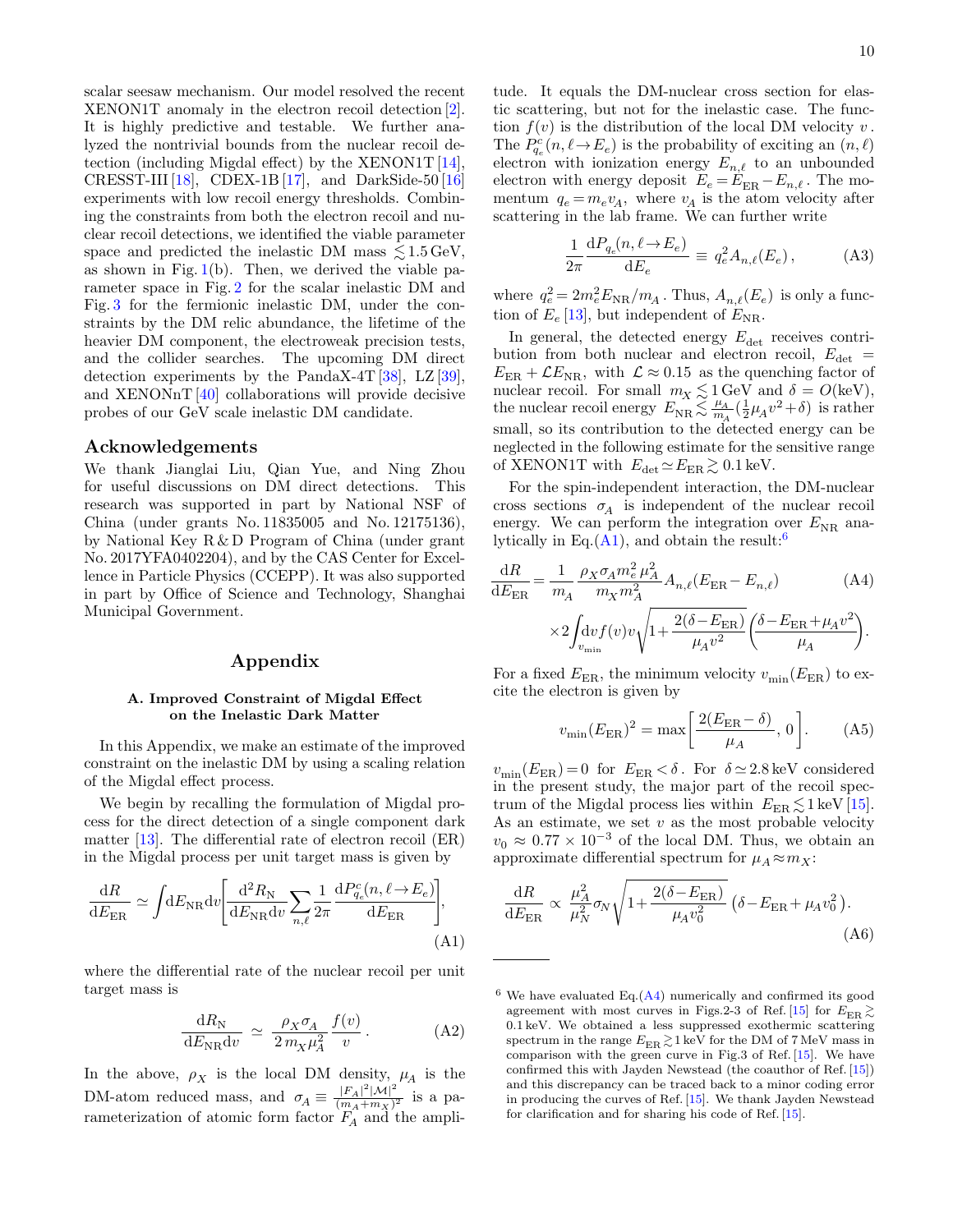Here,  $\mu_N$  is the DM-nucleon reduced mass and  $\sigma_N$  the DM-nucleon cross section. To utilize the direct detection results, we have adopted the convention that DM coupled equally to neutron and proton in deriving Eq.[\(A6\)](#page-9-1), and thus<sup>[7](#page-10-1)</sup>  $\sigma_A/\sigma_N = A^2 \mu_A^2/\mu_N^2$ . For the light DM, the difference  $\delta - E_{\text{ER}} \gg \mu_A v^2$  and the recoil spectrum scales as  $\sqrt{1/m_X}$ .

So far in the literature the constraints by including Migdal effect are only given for elastic DM and for inelastic DM with a few special inputs of  $\delta$  [\[15\]](#page-12-13). We estimate the constraint on the (exothermic) inelastic DM candidate with  $\delta = 2.8 \,\mathrm{keV}$  (cf. main text) based on the following observations. Ref.[\[15\]](#page-12-13) shows that the detectable side of the spectrums are similar for elastic and inelastic DM with parameters  $(\delta/\text{keV}, m_X/\text{GeV}, \sigma_N/(10^{-40}\text{cm}^2))$  =  $(0, 2, 1)$  and  $(4, 0.5, 0.65)$ , respectively. According to the scaling relation of Eq.[\(A6\)](#page-9-1), for  $\delta = 2.8 \,\text{keV}$ , the following input parameters  $(m_X / \text{GeV}, \sigma_N / (10^{-40} \text{cm}^2)) =$ (2, 0.41), (1, 0.83), (0.5, 1.20), and (0.1, 1.13) give rise to the electron recoil spectra which are similar to that of  $(\delta/\text{keV}, m_X/\text{GeV}, \sigma_N/(10^{-40}\text{cm}^2)) = (4, 0.5, 0.65),$ and thus are also similar to that of elastic DM with  $(m_X/\text{GeV}, \sigma_N/(10^{-40}\text{cm}^2)) = (2, 1)$ . Since the constraint of XENON1T Migdal effect is already given for the elastic DM cross section [\[14\]](#page-12-4), we can estimate the constraint on the inelastic DM by rescaling the elastic DM constraint according to the parameters that gives rise to similar spectrum. We show our estimate by the purple dashed curve in Fig.  $1(b)$ .

#### B. Constraints on the Higgs Sector

<span id="page-10-0"></span>In this Appendix, we present the constraints on the Higgs sector of our model. For convenience, we denote the CP-even neutral components of  $(H_1, H_2, S')$ as  $(h_1, h_2, h_{S'})$ , respectively. We consider the case of  $M_{h_1}^2 \gg M_{h_2}^2$  and  $v_1^2 \ll v_2^2$ , so the observed Higgs boson  $h(125 \text{GeV})$  mainly contains the  $h_2$  state. To realize these conditions, we consider the relevant part of the scalar potential,

<span id="page-10-2"></span>
$$
V \supset M_{H_1}^2 |H_1|^2 - M_{H_2}^2 |H_2|^2 - M_{S'}^2 |S'|^2 - M'H_1^{\dagger}H_2S' + \lambda_1 |H_1|^4 + \lambda_2 |H_2|^4 + \lambda_3 |H_1|^2 |H_2|^2 + \lambda_{S'} |S'|^4 + \lambda_{H_1S'} |H_1|^2 |S'|^2 + \lambda_{H_2S'} |H_2|^2 |S'|^2,
$$
 (B1)

where we only list terms relevant to  $H_1$ ,  $H_2$  and  $S'$ . The cubic term  $H_1^{\dagger} H_2 S'$  will ensure nonzero mass of the pseudoscalars. In Eq. $(B1)$ , we take all the mass parameters and the quartic couplings be positive. We choose the Higgs doublet  $H_1$  to have a positive mass term, so its mass  $M_{H_1}$  can be naturally large and  $M_{H_1}^2 \gg v_2^2, v_{S'}^2$ . Thus, we deduce the VEV of  $H_1$ ,

$$
v_1 \simeq \frac{v_2 v_{S'} M'}{M_{H_1}^2} \,. \tag{B2}
$$

We see that requiring  $M_{H_1}^2 \gg M' v_{S'}$  can realize  $v_1^2 \ll v_2^2$ . The LHC ATLAS and CMS experiments have measured the signal strength of the Higgs boson  $h(125 \text{GeV})$  for various channels, defined as  $\mu_h \equiv \langle \sigma_h \cdot \text{BR} \rangle_\text{obs} / \langle \sigma_h \cdot \text{BR} \rangle_\text{SM}$ , with  $\sigma_h$  the h production cross section and BR the decay branching fraction of a given channel. The most precisely measured decay channels are  $\gamma\gamma$  and  $WW^*$  which are consistent with the SM prediction  $(\mu_h = 1)$  to 10% level [\[25\]](#page-12-18). This constrains the mixings of the SM-like Higgs boson  $h_2$  with  $h_{S'}$  and  $h_1$  down to 10% level. Note that for  $v_1^2 \ll v_2^2$ , the  $h_2-h_1$  mixing is mainly generated by the cubic term  $-M'H_1^{\dagger}H_2S'$ , and the contributions from the mixed quartic terms are suppressed by  $v_1/M'$ . Thus, for  $M_{H_1}^2 \gg M_{H_2}^2$ , the  $h_2$ - $h_1$  mixing is mainly determined by  $|M'v_{S'}/M_{H_1}^2| \simeq v_1/v_2$ . With this condition, we may choose the VEV ratio

$$
v_1/v_2 \lesssim 0.1. \tag{B3}
$$

The small  $h_2-h_{S'}$  mixing can be induced by the contributions from the cubic and quartic terms with opposite signs. As an estimate, we ignore the small mixing of the heavy  $h_1$  with the lighter states  $h_2$  or  $h_{S'}$  and obtain,

$$
\left| \sin \theta_{h_2 h_{S'}} \right| \simeq \left| \frac{\lambda_{H_2 S'} v_2 v_{S'} - M' v_1}{M_{h_{S'}}^2 - M_h^2} \right| \ll 1, \quad \text{(B4)}
$$

where  $M_h{\simeq}\,125\text{GeV}$  and  $M_{h_{S'}}$  are the mass-eigenvalues of the CP-even neutral Higgs states h and  $h_{S'}$ .

Another constraint on the heavy Higgs mass  $M_{H_1}$ comes from the flavor-changing processes mediated by the heavy scalars. The general Yukawa interactions for the quark sector take the following form,

$$
\mathcal{L} = -\sum_{i=1}^{3} \left( y_u^{i1} \bar{Q}_{Li} \tilde{H}_1 u_{R1} + y_d^{i1} \bar{Q}_{Li} H_1 d_{R1} \right) \n- \sum_{i=1,2,3}^{j=2,3} \left( y_u^{ij} \bar{Q}_{Li} \tilde{H}_2 u_{Rj} + y_d^{ij} \bar{Q}_{Li} H_2 d_{Rj} \right)
$$
\n(B5a)\n
$$
= \bar{Q} \left( \vec{Q} \cdot \tilde{H} \right) \hat{H} \left( \vec{Q} \cdot \tilde{H} \right)
$$

$$
\equiv -\bar{Q}_L^i \left( \vec{\mathbf{y}}_\mathbf{u} \tilde{H}_1, \hat{\mathbf{y}}_\mathbf{u} \tilde{H}_2 \right)_{ij} u_{Rj} - \bar{Q}_L^i \left( \vec{\mathbf{y}}_\mathbf{d} H_1, \hat{\mathbf{y}}_\mathbf{d} H_2 \right)_{ij} d_{Rj} \tag{B5b}
$$

where we denote  $\tilde{H}_i = \mathrm{i}\sigma_2 H_i^*$ . For convenience, in the last line, we have decomposed the  $3\times3$  Yukawa matrix  $\mathbf{y}^{\mathbf{u},\mathbf{d}} = (\vec{\mathbf{y}}_{\mathbf{u},\mathbf{d}}, \hat{\mathbf{y}}_{\mathbf{u},\mathbf{d}})_{ij}$ . Here,  $\vec{\mathbf{y}}_{\mathbf{u},\mathbf{d}}$  are  $3 \times 1$  matrices of Yukawa couplings to  $H_1$  and  $\hat{\mathbf{y}}_{\mathbf{u},\mathbf{d}}$  are  $3\times 2$  matrices of Yukawa couplings to  $H_2$ . The quarks acquire masses via Yukawa interactions with  $H_1$  and  $H_2$  taking their VEVs. The mass eigenstates are obtained by chiral rotations,

$$
\mathbf{u}'_{\mathbf{L}} = U_L^u \mathbf{u}_{\mathbf{L}} \,, \qquad \mathbf{d}'_{\mathbf{L}} = U_L^d \mathbf{d}_{\mathbf{L}} \,, \tag{B6a}
$$

$$
\mathbf{u}_{\mathbf{R}}^{\prime} = U_R^{u\dagger} \mathbf{u}_{\mathbf{R}} \,, \qquad \mathbf{d}_{\mathbf{R}}^{\prime} = U_R^{d\dagger} \mathbf{d}_{\mathbf{R}} \,, \tag{B6b}
$$

where **u** and **d** are vectors in flavor space denoting the 3 family of quarks, and  $U_{L,R}^{u,d}$  are unitary rotation matrices.

<span id="page-10-1"></span><sup>7</sup> The inelastic DM candidate studied in the main text couples to neutron and proton with opposite charges. This requires additional treatment as we have shown in Sec.[III](#page-3-0) of our main text.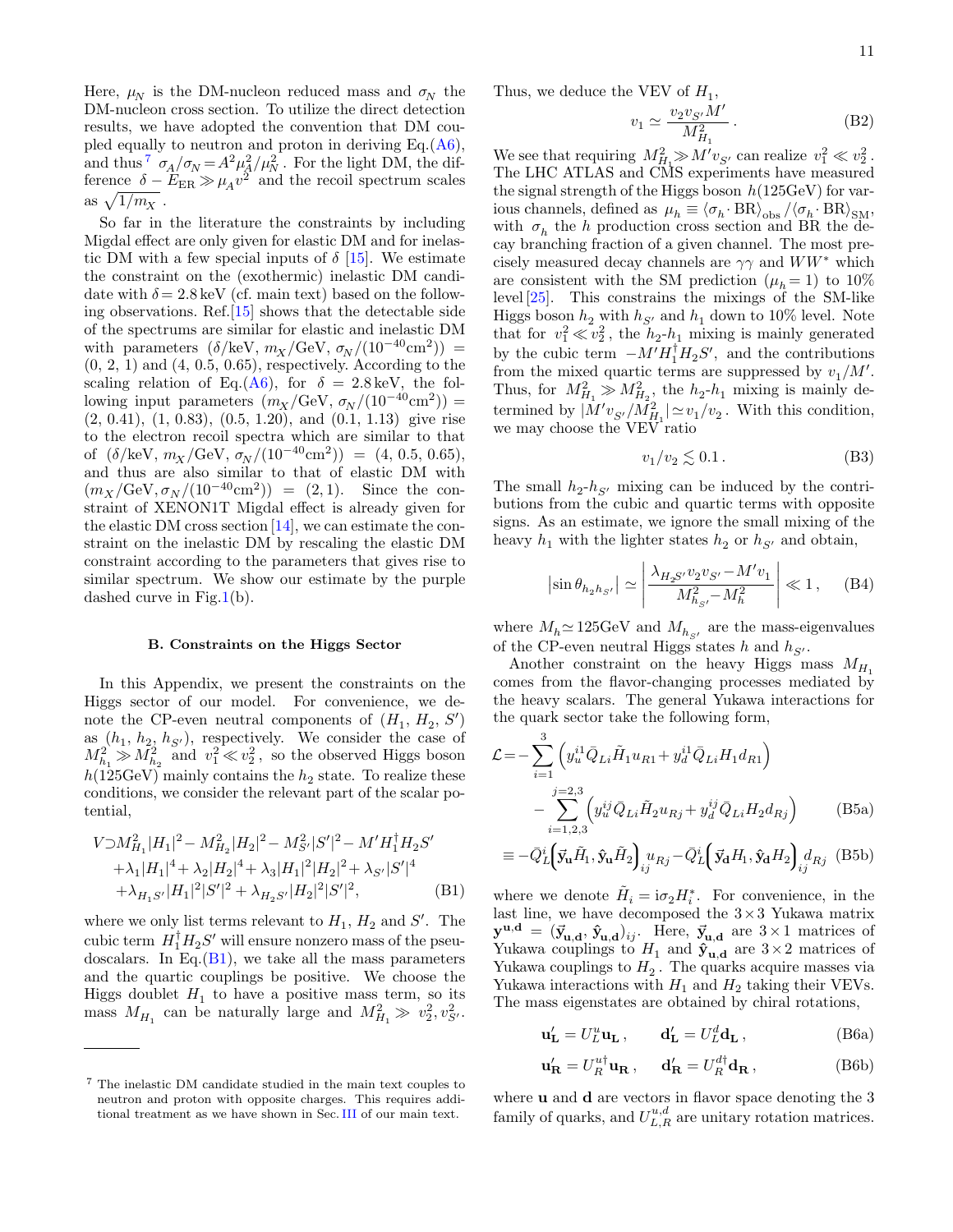The quark mass matrices are diagonalized as

$$
U_L^{u\dagger} \left( \vec{\mathbf{y}}_{\mathbf{u}} v_1, \hat{\mathbf{y}}_{\mathbf{u}} v_2 \right) U_R^u = v_2 \mathbf{y}_{\mathbf{u}}^{\text{diag}} , \qquad (B7a)
$$

$$
U_L^{d\dagger} \left( \vec{\mathbf{y}}_d v_1, \, \hat{\mathbf{y}}_d v_2 \right) U_R^d = v_2 \, \mathbf{y}_d^{\text{diag}} \,, \tag{B7b}
$$

where  $v_2 \mathbf{y}_{\mathbf{u}(\mathbf{d})}^{\text{diag}}$  $u(\mathbf{d})$  is the 3×3 diagonal mass matrix for uptype (down-type) quarks, whose diagonal elements give the measured quark masses. In the mass-eigenbasis, the Yukawa interactions for the up-type quarks become:

<span id="page-11-5"></span>
$$
\mathcal{L} = -\bar{\mathbf{u}}_{\mathbf{L}}' U_L^{u\dagger} \left( \vec{\mathbf{y}}_{\mathbf{u}} \tilde{H}_1^0, \hat{\mathbf{y}}_{\mathbf{u}} \tilde{H}_2^0 \right) U_R^u \mathbf{u}_{\mathbf{R}}' \tag{B8a}
$$
\n
$$
= -\bar{\mathbf{u}}_{\mathbf{L}}' U_L^{u\dagger} \left( \vec{\mathbf{y}}_{\mathbf{u}} \left( \tilde{H}_1^0 - \frac{v_1}{v_2} \tilde{H}_2^0 \right), \, (0) \right) U_R^u \mathbf{u}_{\mathbf{R}}' \tag{B8b}
$$
\n
$$
-\bar{\mathbf{u}}_{\mathbf{L}}' \mathbf{y}_{\mathbf{u}}^{\text{diag}} \tilde{H}_2^0 \mathbf{u}_{\mathbf{R}}', \tag{B8b}
$$

where  $\tilde{H}_1^0$  and  $\tilde{H}_2^0$  denote the neutral components of the Higgs doublets  $H_1$  and  $H_2$ , respectively. Similarly, we can deduce the Yukawa interactions for the masseigentstates of down-type quarks under the replacement  $\mathbf{u} \to \mathbf{d}$  and  $\tilde{H}_i \to H_i$ . In Eq.[\(B8b\)](#page-11-5), (0) denotes a  $3 \times 2$ matrix in which all elements vanish. The first term in Eq.[\(B8b\)](#page-11-5) would induce flavor-changing processes if the flavor mixing matrices  $U_{L,R}^u$  take arbitrary pattern, and in this case it will receive strong constraints by the meson mixings. It is known that for well-motivated scenarios of flavor mixing such constraints can be much reduced. For instance, we may consider Cheng-Sher-like ansatz [\[41\]](#page-13-8)[\[42\]](#page-13-9) on the flavor-changing Yukawa couplings,

$$
\xi_{u,d}^{ij} = \bar{\xi}_{u,d}^{ij} \times \left( \sqrt{m_{u,d}^{i} m_{u,d}^{j}} / v_h \right),
$$
 (B9)

where  $(i, j)$  are family indices and the coupling coefficients  $\bar{\xi}_{u,d}^{ij}$  can be naturally around  $\bar{\xi}_{u,d}^{ij} = O(0.1-1)$ .

- <span id="page-11-0"></span>[1] E. Aprile et al. [XENON Collaboration], "Energy resolution and linearity in the keV to MeV range measured in XENON1T", Eur. Phys. J. C 80 (2020) 785, no.8 [arXiv:2003.03825 [physics.ins-det]].
- <span id="page-11-1"></span>[2] E. Aprile et al. [XENON Collaboration], "Observation of Excess Electronic Recoil Events in XENON1T", Phys. Rev. D 102 (2020) 072004, no.7, [arXiv:2006.09721 [hepex]].
- <span id="page-11-2"></span>[3] X. Zhou et al. [PandaX-II Collaboration], "A search for solar axions and anomalous neutrino magnetic moment with the complete PandaX-II data", Chin. Phys. Lett. (Express) 38 (2021) 011301, no.1 [arXiv:2008.06485 [hepex]].
- <span id="page-11-3"></span>[4] A. E. Robinson, arXiv:2006.13278 [hep-ex].
- <span id="page-11-4"></span>[5] K. Kannike, M. Raidal, H. Veermae, A. Strumia, and D. Teresi, "Dark Matter and the XENON1T electron recoil excess", Phys. Rev. D 102 (2020) 095002, no.9 [arXiv:2006.10735 [hep-ph]].
- [6] L. Di Luzio, M. Fedele, M. Giannotti, F. Mescia and E. Nardi, arXiv:2006.12487 [hep-ph]. F. Takahashi, M.

Thus, we set

$$
U_L^{u,d\dagger} \left( \vec{\mathbf{y}}_{\mathbf{u},\mathbf{d}}, \, (\mathbf{0}) \right) U_R^{u,d} = \xi_{u,d} \,. \tag{B10}
$$

Then, the flavor-changing process between the  $i$ -th and  $j$ -th families is characterized by the new physics  $(NP)$ scale,

$$
\Lambda_{\rm NP} = \min\left(M_{h_1}, \frac{v_2}{v_1} M_{h_2}\right) \frac{\bar{\xi}_{u,d}^{ij} v_h}{\sqrt{m_{u,d}^i m_{u,d}^j}}, \quad \text{(B11)}
$$

where the  $M_{h_1} = O(5-10) \text{TeV}$  is the mass of the heavy neutral Higgs state  $h_1$  and  $M_{h_2} \simeq 125 \,\text{GeV}$  is the SM-like light Higgs boson  $h_2$ . For instance, the measurements of K-K mixing constrain  $\Lambda_{\rm NP} \gtrsim 5 \times 10^5$  TeV [\[43\]](#page-13-10). With this bound and for a natural coupling coefficient  $\dot{\xi}_d^{12} = O(0.1)$ , we obtain the limits on our Higgs sector,  $M_{h_1} \gtrsim 6 \,\text{TeV}$ and  $v_1 \lesssim 3.6 \,\mathrm{GeV}$ . The  $U(1)_X$  gauge boson  $A'_\mu$  also mediates flavor-violating process since it only couples to the right-handed quarks and leptons in the first family. The ratio  $m_{A'}/g_X$  is constrained by fitting the XENON1T data as in Eq. $(13)$ . So the constraints from the meson mixing measurements could be avoided by requiring the right-handed mass-eigenstates  $u'_R$  and  $d'_R$  to be mainly aligned with the gauge-eigenstates  $u_R$  and  $d_R$ . In addition, we note that the flavor-violating effects can also occur in the lepton sector and induces flavor-violating leptonic decay channels for the SM-like light Higgs boson  $h_2$ . For instance, this leads to the interesting decay channel  $h_2 \to \mu^{\pm} e^{\mp}$ , which can be searched by analyzing the current LHC Run-2 data  $[44]$ . The upcoming LHC Run-3 and HL-LHC runs will have strong potential to discover this channel.

Yamada and W. Yin, arXiv:2006.10035 [hep-ph]; G. Alonso-Alvarez, F. Ertas, J. Jaeckel, F. Kahlhoefer, and L. J. and Thormaehlen, arXiv:2006.11243 [hep-ph]; C. Boehm, D. G. Cerdeno, M. Fairbairn, P. A. N. Machado, and A. C. Vincent, arXiv:2006.11250 [hep-ph]; D. A. Sierra, V. De Romeri, L. J. Flores, and D. K. Papoulias, arXiv:2006.12457 [hep-ph]; B. Fornal, P. Sandick, J. Shu, M. Su, and Y. Zhao, arXiv:2006.11264 [hepph]; L. Su, W. Wang, L. Wu, J. M. Yang and B. Zhu, arXiv:2006.11837 [hep-ph]; Y. Chen, J. Shu, X. Xue, G. Yuan, and Q. Yuan, arXiv:2006.12447 [hep-ph]; Q. H. Cao, R. Ding, and Q. F. Xiang, arXiv:2006.12767 [hep-ph]; H. Alhazmi, D. Kim, K. Kong, G. Mohlabeng, J. C. Park and S. Shin, arXiv:2006.16252 [hep-ph]; Y. Jho, J. C. Park, S. C. Park, and P. Y. Tseng, arXiv:2006.13910 [hep-ph]; S. Chigusa, M. Endo and K. Kohri, arXiv:2007.01663 [hep-ph]. J. Smirnov and J. F. Beacom, arXiv:2002.04038 [hep-ph]; A. Bally, S. Jana, and A. Trautner, arXiv:2006.11919 [hep-ph]; M. Du, J. Liang, Z. Liu, V. Q. Tran, and Y. Xue, arXiv:2006.11949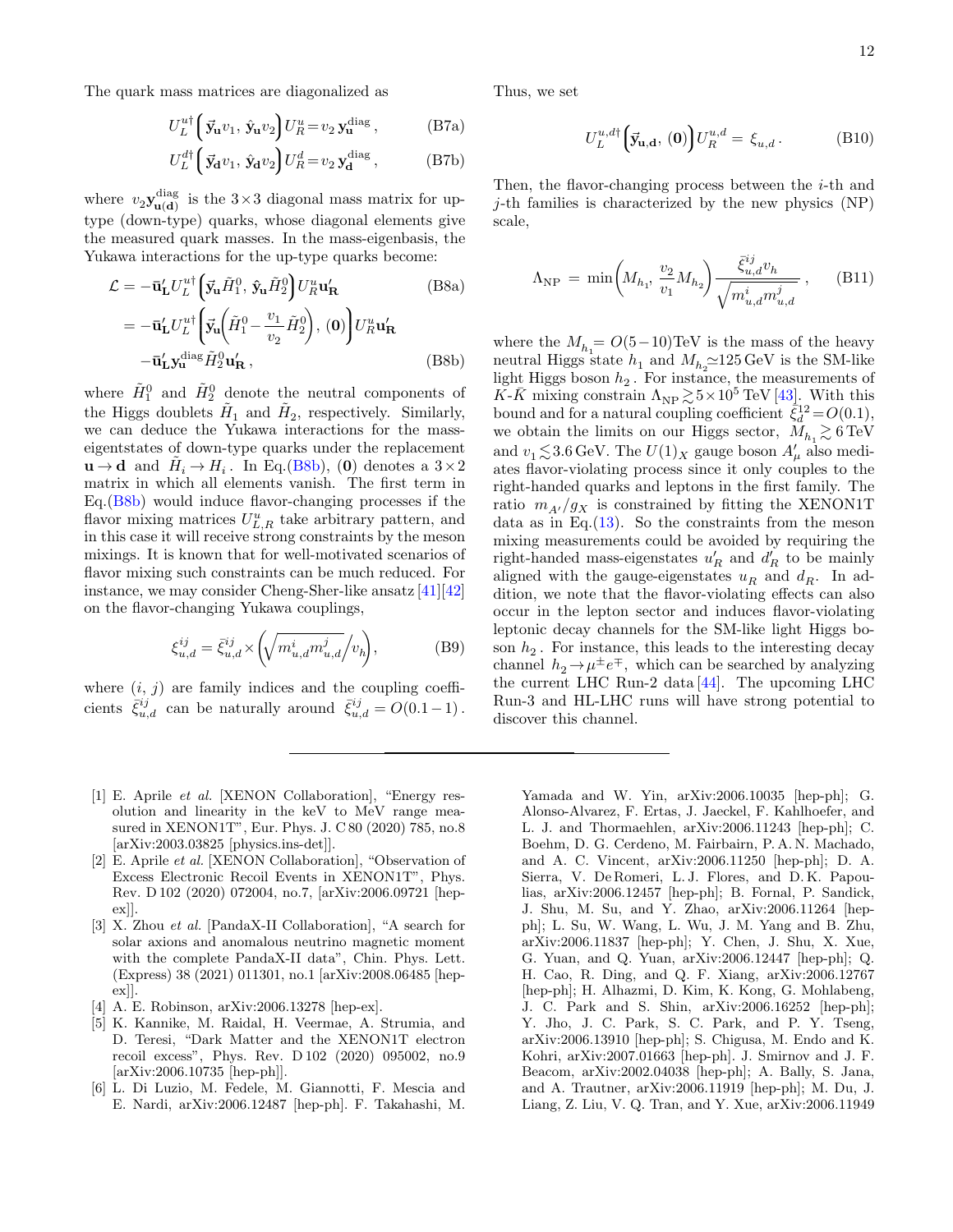[hep-ph]; D. Aristizabal Sierra, V. De Romeri, L. J. Flores, and D. K. Papoulias, arXiv:2006.12457 [hep-ph]; N. F. Bell, J. B. Dent, B. Dutta, S. Ghosh, J. Kumar, and J. L. Newstead, arXiv:2006.12461 [hep-ph]; G. Paz, A. A. Petrov, M. Tammaro, and J. Zupan, arXiv:2006.12462 [hep-ph]; J. Buch, M. A. Buen-Abad, J. Fan, and J. S. C. Leung, arXiv:2006.12488 [hep-ph]; K. U. Dey, T. N. Maity, and T. S. Ray, arXiv:2006.12529 [hep-ph]; A. N. Khan, arXiv:2006.12887 [hep-ph]; K. Nakayama and Y. Tang, arXiv:2006.13159 [hep-ph]; L. Zu, G. W. Yuan, L. Feng and Y. Z. Fan, arXiv:2006.14577 [hep-ph]; M. Lindner, Y. Mambrini, T. B. Melo, and F. S. Queiroz, arXiv:2006.14590 [hep-ph]. W. DeRocco, P. W. Graham, S. Rajendran, arXiv:2006.15112 [hepph]; M. Chala and A. Titov, arXiv:2006.14596 [hepph]; C. Gao, J. Liu, L. T. Wang, X. P. Wang, W. Xue, and Y. M. Zhong, arXiv:2006.14598 [hep-ph]; J. B. Dent, B. Dutta, J. L. Newstead, and A. Thompson, arXiv:2006.15118 [hep-ph]; P. Ko and Y. Tang, arXiv:2006.15822 [hep-ph]; W. Chao, Y. Gao, and M. Jin, arXiv:2006.16145 [hep-ph]; L. Delle Rose, G. Hütsi, C. Marzo, and L. Marzola, arXiv:2006.16078 [hep-ph]; B. Bhattacherjee and R. Sengupta, arXiv:2006.16172 [hep-ph]; Y. Gao and T. Li, arXiv:2006.16192 [hepph]; J. Sun and X. G. He, arXiv:2006.16931 [hepph]; M. Szydagis, C. Levy, G. M. Blockinger, A. Kamaha, N. Parveen, and G. R. C. Rischbieter, arXiv: 2007.00528 [hep-ex]; T. Li, arXiv:2007.00874 [hep-ph]; O. G. Miranda, D. K. Papoulias, M. Tortola, and J.W. F. Valle, arXiv:2007.01765 [hep-ph]; K. Benakli, C. Branchina and G. Lafforgue-Marmet, arXiv:2007.02655 [hep-ph]; N. Okada, S. Okada, D. Raut, and Q. Shafi, arXiv:2007.02898 [hep-ph]; J. Davighi, M. McCullough, and J. Tooby-Smith, arXiv:2007.03662 [hep-ph]; P. Athron, et al., arXiv:2007.05517 [astro-ph.CO]; G. Arcadi, A. Bally, F. Goertz, K. Tame-Narvaez, V. Tenorth and S. Vogl, arXiv:2007.08500 [hep-ph]; C. Han, M. L. Lopez-Ibanez, A. Melis, O. Vives and J. M. Yang, arXiv:2007.08834 [hep-ph]; Y. Ema, F. Sala and R. Sato, arXiv:2007.09105 [hep-ph]; J. Kim, T. Nomura and H. Okada, arXiv:2007.09894 [hep-ph]; J. Cao, X. Du, Z. Li, F. Wang and Y. Zhang, arXiv:2007.09981 [hepph]; D. Borah, S. Mahapatra, D. Nanda and N. Sahu, arXiv:2007.10754 [hep-ph]. S. Karmakar and S. Pandey, arXiv:2007.11892 [hep-ph]; S. Khan, arXiv:2007.13008 [hep-ph]; S. Shakeri, F. Hajkarim, and S. S. Xue, arXiv:2008.05029 [hep-ph]; R. G. Cai, S. Sun, B. Zhang, and Y. L. Zhang, arXiv:2009.02315 [hep-ph]; R. Foot, arXiv:2011.02590 [hep-ph]. Y. Farzan and M. Rajaee, arXiv:2007.14421 [hep-ph].

- <span id="page-12-1"></span>[7] K. Harigaya, Y. Nakai and M. Suzuki, arXiv:2006.11938 [hep-ph]; H. M. Lee, arXiv:2006.13183 [hep-ph]; M. Baryakhtar, A. Berlin, H. Liu and N. Weiner, arXiv:2006.13918 [hep-ph]; J. Bramante and N. Song, arXiv:2006.14089 [hep-ph]; I. M. Bloch, A. Caputo, R. Essig, D. Redigolo, M. Sholapurkar, and T. Volansky, arXiv:2006.14521 [hep-ph]; H. An and D. Yang, arXiv:2006. 15672 [hep-ph]; S. Baek, J. Kim, and P. Ko, arXiv:2006. 16876 [hep-ph]; A. Aboubrahim, M. Klasen and P. Nath, arXiv:2011.08053 [hep-ph]; D. Borah, S. Mahapatra and N. Sahu, [arXiv:2009.06294 [hep-ph]]. [8] H. J. He, Y. C. Wang, and J. Zheng, JCAP 2101 (2021)
- <span id="page-12-0"></span>042 [arXiv:2007.04963].
- <span id="page-12-3"></span>[9] E.g., P. H. Gu and H. J. He, Phys. Rev. D 99 (2019)

015025, no.1 [arXiv:1808.09377]; N. Okada and O. Seto, Phys. Rev. D 101 (2020) 023522, no.2 [arXiv:1908.09277].

- <span id="page-12-2"></span>[10] T. Gherghetta, J. Kersten, K. Olive, and M. Pospelov, Phys. Rev. D 100 (2019) 095001, no.9 [arXiv:1909.00696 [hep-ph]].
- <span id="page-12-10"></span>[11] E. Aprile et al. [XENON Collaboration], Phys. Rev. Lett. 121 (2018) 111302 [arXiv:1805.12562 [astro-ph.CO]].
- <span id="page-12-11"></span>[12] P. Agnes *et al.* [DarkSide Collaboration], Phys. Rev. D 93 (2016) 081101, no.8 [arXiv:1510.00702 [astro-ph.CO]].
- <span id="page-12-12"></span>[13] A. B. Migdal, J. Phys. (USSR) 4 (1941) 449; M. Ibe, W. Nakano, Y. Shoji, and K. Suzuki, JHEP 03 (2018) 194 [arXiv:1707.07258 [hep-ph]]; M. J. Dolan, F. Kahlhoefer, C. McCabe, Phys. Rev. Lett. 121 (2018) 101801, [arXiv: 1711.09906 [hep-ph]].
- <span id="page-12-4"></span>[14] E. Aprile *et al.* [XENON Collaboration], Phys. Rev. Lett. 123 (2019) 241803, no.24 [arXiv:1907.12771 [hep-ex]].
- <span id="page-12-13"></span>[15] N. F. Bell, J. B. Dent, B. Dutta, S. Ghosh, J. Kumar, and J. L. Newstead, Phys. Rev. D 104 (2021) 7, no.7 [arXiv: 2103.05890 [hep-ph]].
- <span id="page-12-7"></span>[16] P. Agnes et al. [DarkSide Collaboration], Phys. Rev. Lett. 121 (2018) 081307, no.8 [arXiv:1802.06994 [astroph. HE]].
- <span id="page-12-6"></span>[17] Z. Z. Liu et al. [CDEX Collaboration], Phys. Rev. Lett. 123 (2019) 161301, no.16 [arXiv:1905.00354 [hep-ex]].
- <span id="page-12-5"></span>[18] A. H. Abdelhameed et al. [CRESST Collaboration], Phys. Rev. D 100 (2019) 102002, no.10 [arXiv:1904.00498 [astro-ph.CO]].
- <span id="page-12-8"></span>[19] G. Belanger, F. Boudjema, A. Pukhov, and A. Semenov, Comput. Phys. Commun. 180 (2009) 747 [arXiv: 0803.2360 [hep-ph]].
- <span id="page-12-9"></span>[20] Z. H. Yu, J. M. Zheng, X. J. Bi, Z. Li, D. X. Yao, and H. H. Zhang, Nucl. Phys. B 860 (2012) 115 [arXiv:1112.6052 [hep-ph]].
- <span id="page-12-14"></span>[21] C. B. Jackson, G. Servant, G. Shaughnessy, T. Tait, and M. Taoso, JCAP 07 (2013) 021 [arXiv:1302.1802].
- <span id="page-12-15"></span>[22] R. Essig, E. Kuflik, S. D. McDermott, T. Volansky, and K. M. Zurek, JHEP 11, 193 (2013) [arXiv:1309.4091 [hep-ph]]; O. Ruchayskiy, A. Boyarsky, D. Iakubovskyi, E. Bulbul, D. Eckert, J. Franse, D. Malyshev, M. Markevitch and A. Neronov, Mon. Not. Roy. Astron. Soc. 460, no.2, 1390-1398 (2016) [arXiv:1512.07217 [astro-ph.HE]].
- <span id="page-12-16"></span>[23] T. R. Slatyer and C. L. Wu, Phys. Rev. D 95 (2017) 023010, no.2 [arXiv:1610.06933 [astro-ph.CO]]; L. Zhang, X. Chen, M. Kamionkowski, Z. G. Si and Z. Zheng, Phys. Rev. D 76 (2007) 061301 [arXiv:0704.2444 [astro-ph]].
- <span id="page-12-17"></span>[24] G. Belanger, A. Mjallal and A. Pukhov, arXiv:2003.08621 [hep-ph].
- <span id="page-12-18"></span>[25] M. Tanabashi et al. [Particle Data Group], Phys. Rev. D 98 (2018) 030001.
- <span id="page-12-19"></span>[26] J. P. Leveille, Nucl. Phys. B 137 (1978) 63.
- <span id="page-12-20"></span>[27] P. J. Fox, R. Harnik, J. Kopp and Y. Tsai, Phys. Rev. D 84 (2011) 014028 [arXiv:1103.0240 [hep-ph]].
- <span id="page-12-25"></span>[28] R. Essig, J. Mardon, M. Papucci, T. Volansky, and Y. M. Zhong, JHEP 11 (2013) 167 [arXiv:1309.5084 [hep-ph]].
- <span id="page-12-21"></span>[29] L. Darmé, S. A. R. Ellis, and T. You, JHEP 07 (2020) 053 [arXiv:2001.01490 [hep-ph]].
- <span id="page-12-22"></span>[30] S. Schael et al. [ALEPH, DELPHI, L3, OPAL and LEP Electroweak Collaborations], Phys. Rept. 532 (2013) 119 [arXiv:1302.3415 [hep-ex]].
- <span id="page-12-23"></span>[31] J. Abdallah et al. [DELPHI Collaboration], Eur. Phys. J. C 38 (2005) 395 [hep-ex/0406019]; J. Abdallah et al. [DELPHI Collaboration], Eur. Phys. J. C 60 (2009) 17 [arXiv:0901.4486 [hep-ex]].
- <span id="page-12-24"></span>[32] B. Aubert et al. [BaBar Collaboration], arXiv:0808.0017